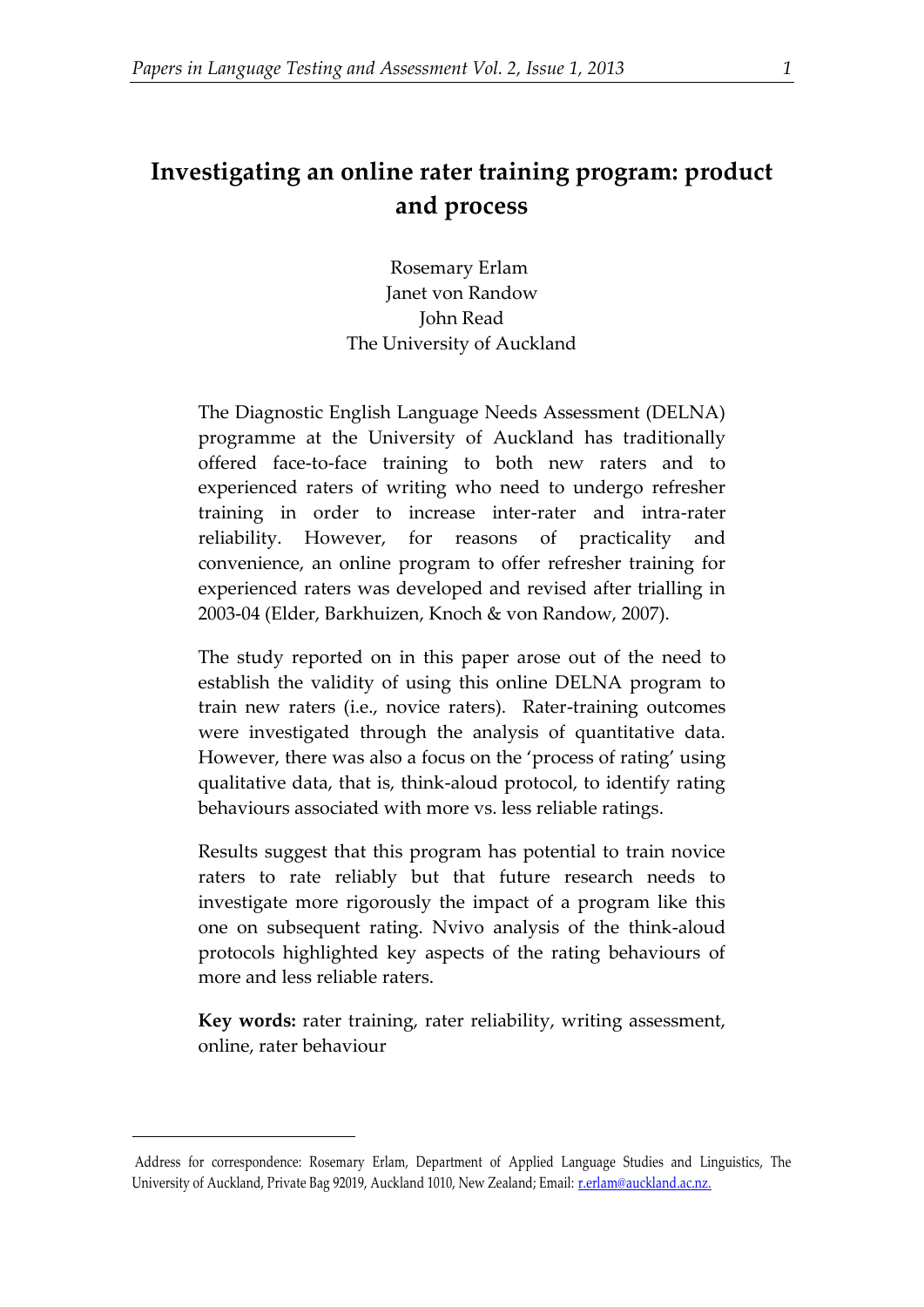## **Background**

DELNA is a diagnostic assessment, first developed in 2001 (Elder & Erlam, 2001), which aims to identify students with academic English language proficiency needs and to direct them to language support as appropriate. All first year undergraduate students and 'new' PhD students admitted to the University of Auckland are now required to complete a DELNA assessment. DELNA consists of two phases. The first of these, which all students complete online, is known as the DELNA 'Screening' and consists of speeded reading and vocabulary tasks. The second is completed by those students who fall below the cut-score on the Screening. It is known as the DELNA 'Diagnosis' and includes paper-based reading, listening and writing tasks (for a more complete description, see Read, 2008). This paper focuses on the rating of the writing assessment task. While DELNA was designed as a low-stakes assessment tool, it is important for the credibility of the programme, and the quality of the advice given to the students that the rating of the writing task should be as reliable as possible. Traditionally DELNA raters have been trained to rate scripts in a face-to-face training session where they are given a series of benchmarked scripts to rate independently, following by discussion and feedback from their peers and from a DELNA facilitator. This has been followed by independent rating of a larger batch of scripts and monitoring of score reliability.

The following literature review will briefly discuss the importance of rater training and refresher rater training in reducing variability in rating behaviour. It will then present some early initiatives in self-training and in later online rater training. Two online rater training studies conducted in the DELNA context which foreground the present study are discussed in some detail. The second main section of the literature review differentiates a product and process approach to evaluation of rater training and presents the advantages and limitations of think-aloud protocols, the qualitative data that informs the present study. Finally there is reference to the literature that investigates variation in rater behaviour that occurs as a result of differences in rating experience and in the ability to rate proficiently or reliably.

## **Rater Training**

The subjective nature of evaluations of writing quality by raters is a potential threat to test fairness (Elder et al., 2007). An important way of ensuring the quality of rater-mediated assessment is to provide both initial and on-going training for raters. A number of studies have provided evidence to suggest that rater-training can be effective in reducing variability in rating behaviour, in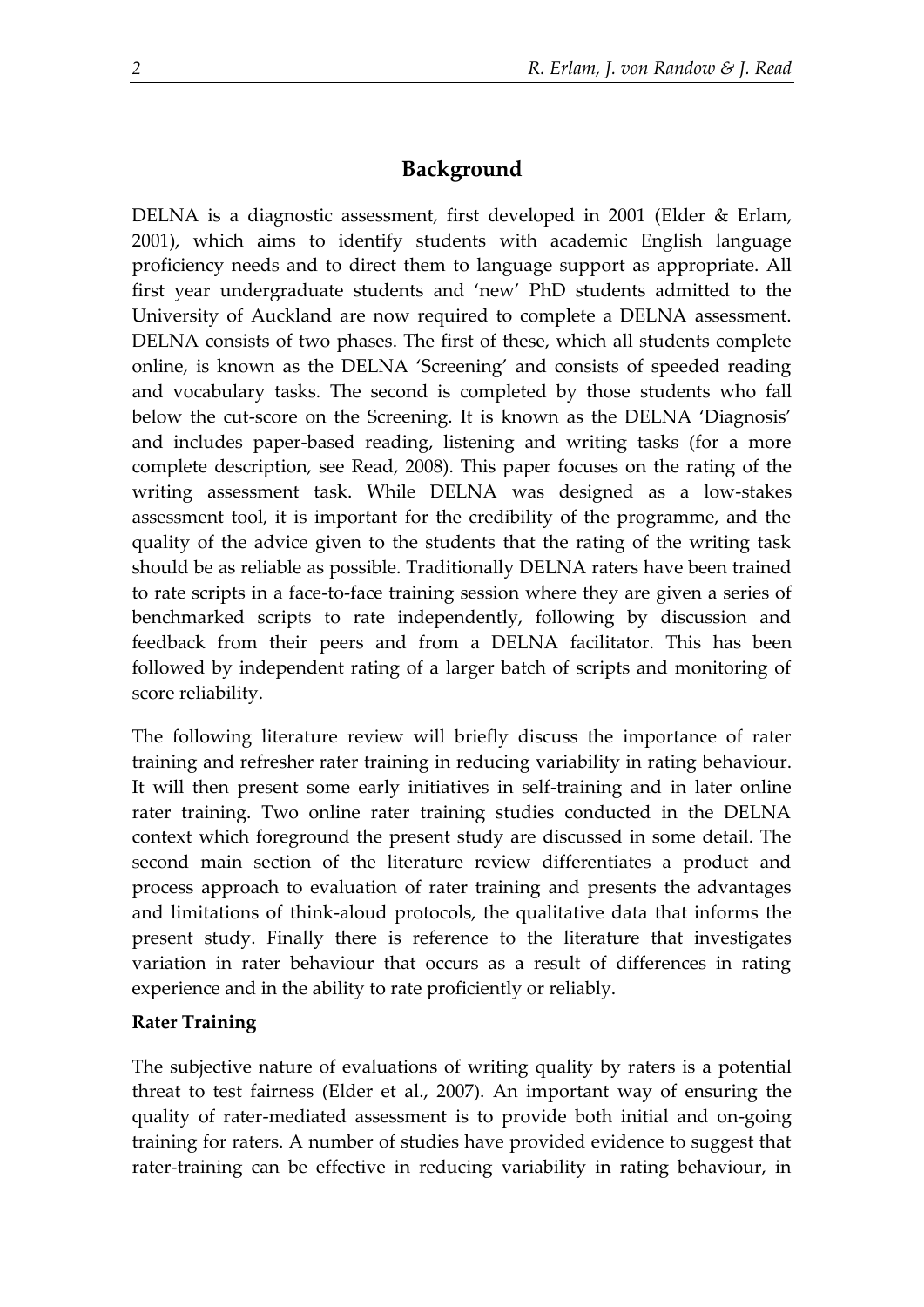improving rater reliability and in reducing rater bias (e.g., McIntyre, 1993; Weigle, 1994, 1998). However, there is also evidence to suggest that the effects of rating may last for a limited period of time (Congdon & McQueen, 2000), a finding which highlights a need for ongoing 'refresher' rater training.

The need for the training of raters in diverse locations as well as the need for the regular 'retraining' of raters has led to an interest in the possibility of online rater training. A self-training kit for raters of the SOPI (Simulated Oral Proficiency Interview) was an early response to the issue of geographical dispersion (Kenyon & Stansfield, 1993) as were the self-instruction manuals made available for both the writing and speaking sections of IELTS for examiners in distant locations. The first online program, however, was developed for the training of raters of writing in the English Language Centre at the Hong Kong Polytechnic University (Hamilton, Reddel & Spratt, 2001). An investigation into raters' responses to the program demonstrated that it was theoretically supported but that its application was less successful. Hamilton et al. concluded that an online training initiative would need to include the opportunity for raters to discuss, for example, in a discussion forum, their assessment decisions with other raters.

Two studies have investigated the impact of online training for raters of writing within the context of DELNA, and thus have more directly informed the study reported on in this paper. In both these studies an analytic rating scale was used, unlike other research in online training which has had raters work with holistic scales (Hamilton et al., 2001; Wolfe, Kao & Ranney, 2010). There is some evidence to suggest (Francis, 1977 & Adams 1981, both cited in Weir, 1990) that analytic scoring is more useful for training inexperienced raters as they can more easily understand and apply the criteria than in a holistic scale. The first of the DELNA studies (Elder et al., 2007) looked at whether using an online program can train new DELNA raters and offer refresher training for experienced DELNA raters. In this study, eight participants (six of whom were already trained and experienced DELNA raters) first rated 100 DELNA scripts in their own time. They then completed an online rater-training program where they rated at least 10 scripts online and received immediate feedback about their performance. Lastly, participants re-rated 50 of the original 100 scripts, again in their own time. FACETS analyses of participant ratings for the 50 scripts that were rated both before and after training, showed slightly higher levels of overall inter-rater agreement after online training and, in some instances, reduced levels of inconsistency and bias.

In a subsequent study, Knoch, Read and von Randow (2007) used the modified version of this same program. Changes included a discrepancy score giving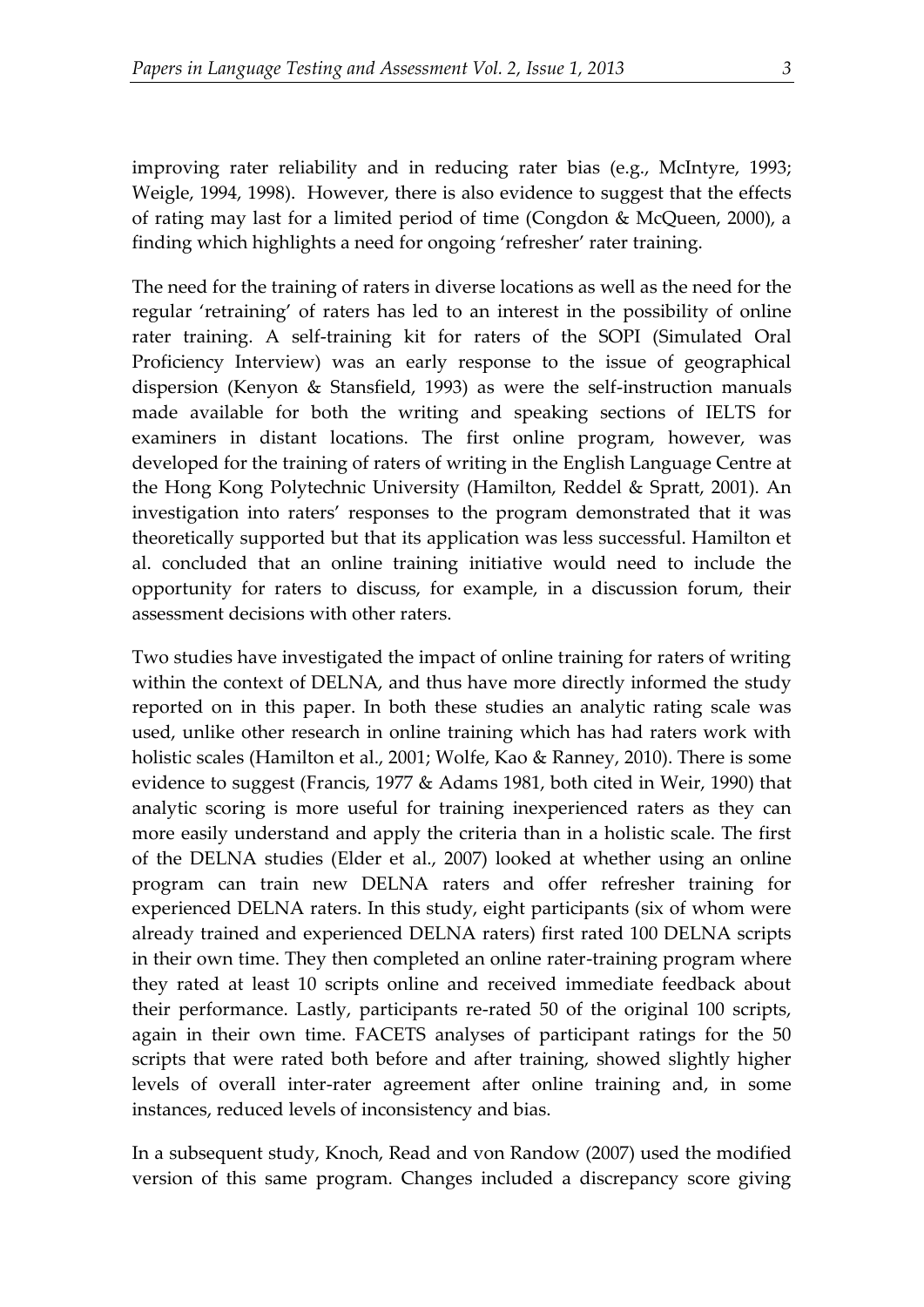raters information about how their rating compared to the benchmark in each analytic rating category and a series of Reference Ratings with detailed comments that raters would view before beginning rating. Knoch et al. (2007) then compared the effectiveness of face-to-face and online rater-training in the re-training of experienced DELNA raters. First, the 16 participants in the study rated the same 70 scripts and then they were divided into two groups of eight. One group rated a further 15 scripts online and received online information about discrepancies between their ratings and the benchmark ones, while the other group rated the same scripts in a face-to-face context and received individualised, face-to-face feedback about their rating based on the results of a FACETS analysis. Both groups then rerated the initial 70 scripts. The author concluded from the results that, overall, both types of training were effective but that maybe the online training was slightly more successful in encouraging raters to be more consistent in their rating behaviour. The face-to-face training appeared marginally more effective in reducing individual biases, perhaps because raters in this condition received individualised feedback whereas those in the online rating condition did not.

The results of Knoch et al (2007) contrast, however, with the findings of a larger scale study conducted by Brown and Jaquith (2007), also comparing the efficacy of online and face to face rater training. A Many-facet Rasch analysis found that most of the extreme (in terms of severity and leniency) and unexpected responses came from the online trained raters. Brown and Jacquith (2007) call for further research on online rater training, in particular to investigate the impact of this mode of marking on rating quality.

The present study aims to further investigate the suitability of training raters of writing online, in building, in particular, on the previous two studies conducted in a DELNA context. It investigates whether this DELNA online training program can now be used to train novice (inexperienced) raters in addition to its role in refreshing rater-training for expert raters.

## *Product and process*

An evaluation of a rater-training program will usually look at whether the program outcomes are effective in terms of 'product' (Fox, 2003, p. 21). This usually involves the comparison of rater scoring data to establish rater reliability (e.g. before and after training). However an evaluation of ratertraining also needs to consider to what extent scoring procedures are being implemented in an appropriate way, an investigation that will involve a study of rater behaviour through the analysis of qualitative data (Weigle, 2002). This involves an evaluation of the rating 'process'.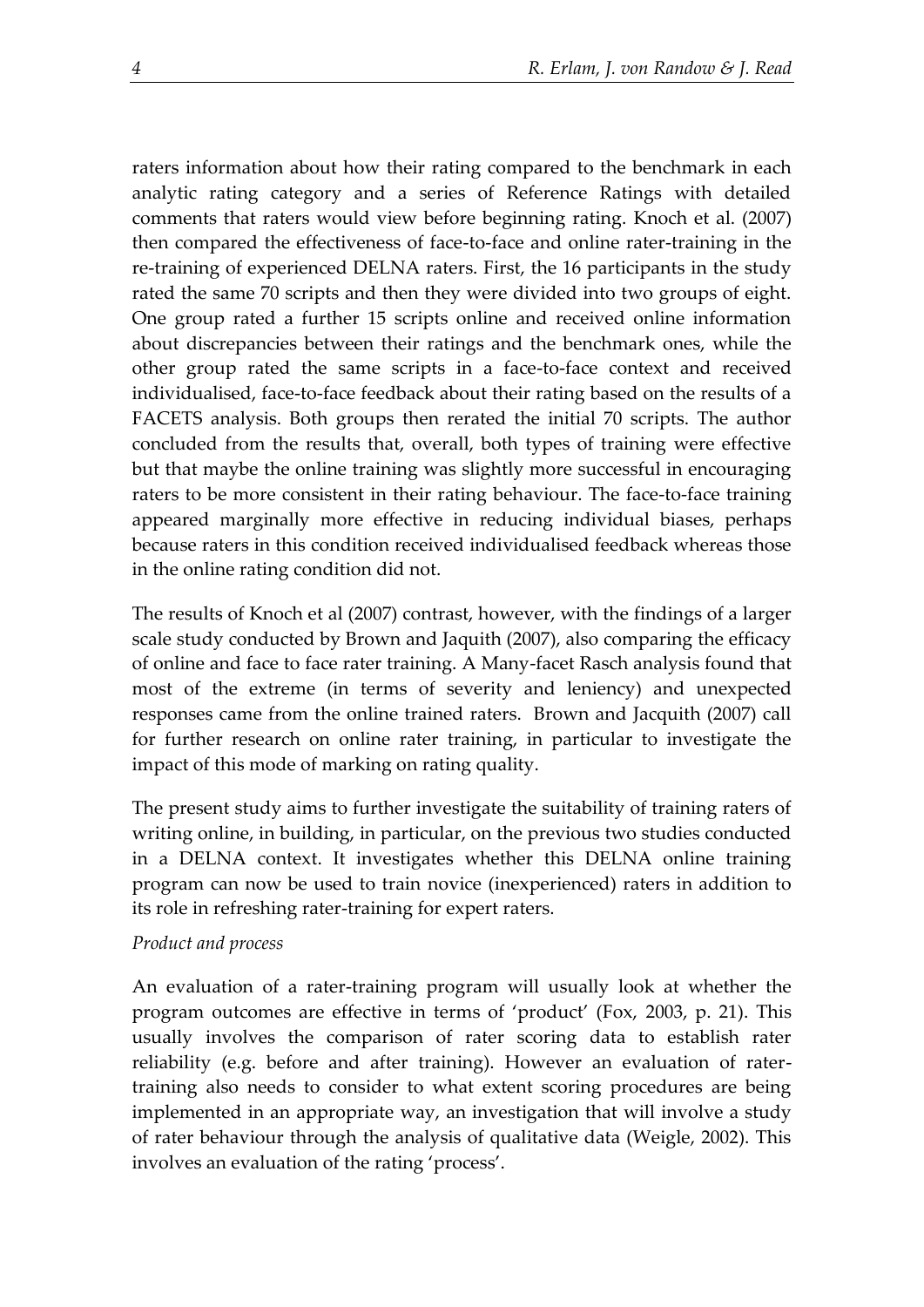A mixed-methods research design allows for the collection of both quantitative and qualitative data in order to achieve a more complete understanding and extend the breadth of the investigation (Dörnyei, 2007). Quantitative data usually comprises information about the reliability of scores/grades or the consistency/severity of rater behaviour. On the other hand, qualitative data typically comprises verbal report protocols to allow an in-depth investigation of the rating process. O'Hagan (2010) points out that there have been a number of studies investigating rater cognition using verbal reports in both L1 and L2 writing assessment (e.g. Cumming, 1990; Weigle, 1994), which have contributed both to an understanding of influences on rater behaviour and have helped shape best practice in verbal report research.

O'Hagan (2010) argues that two important advantages of the verbal report (also referred to as think-aloud protocol), are firstly, its directness, that is, it gives information about actual instances of behaviour, and, secondly, the immediacy of the link between data elicitation and the object of investigation. Wigglesworth (2005) also maintains that verbal reports allow us probably the most direct insight into thought processes. However, there have been concerns that the constraints of giving a protocol may disrupt and thus falsify the account of the rating process (Lumley, 2005; Stratman & Hamp-Lyons, 1994). Barkaoui (2011) maintains that it is important, in using think-aloud, to realise its possible incompleteness as a data-gathering tool. He raises the issue of veridicality, that is, the extent to which the comments provided during the think-aloud are an accurate representation of the raters' cognitive processes during rating. He cautions that lack of mention of a particular feature does not mean that it was not in evidence, nor does mention of a feature equate with importance. He also discusses reactivity, defined by Loewen and Reinders (2011) as the extent to which performing a task for research purposes alters the nature of the task. Barkaoui claims that it is important to realise that thinkaloud may alter the rating process, providing evidence in his own research to show that more experienced raters had more difficulty rating while thinking aloud than did less experienced raters. He concludes, however, that the use of think-aloud protocols can still be defended, provided that they are used with caution. They do give insight into the kinds of processes used in rating and, perhaps more importantly, essay rating may be less susceptible to the negative effects of think-aloud because raters normally have to justify their scores and are, also, very often aware of an audience when rating.

The investigation of rater behaviour during rating has been a fertile area of research (e.g. Lumley, 2005; O'Hagan, 2010; Schoonen, 2005; Weigle, 1998). Eckes (2008, p. 181) maintains that better understanding and explaining rater variability is 'one of the biggest challenges for language assessment researchers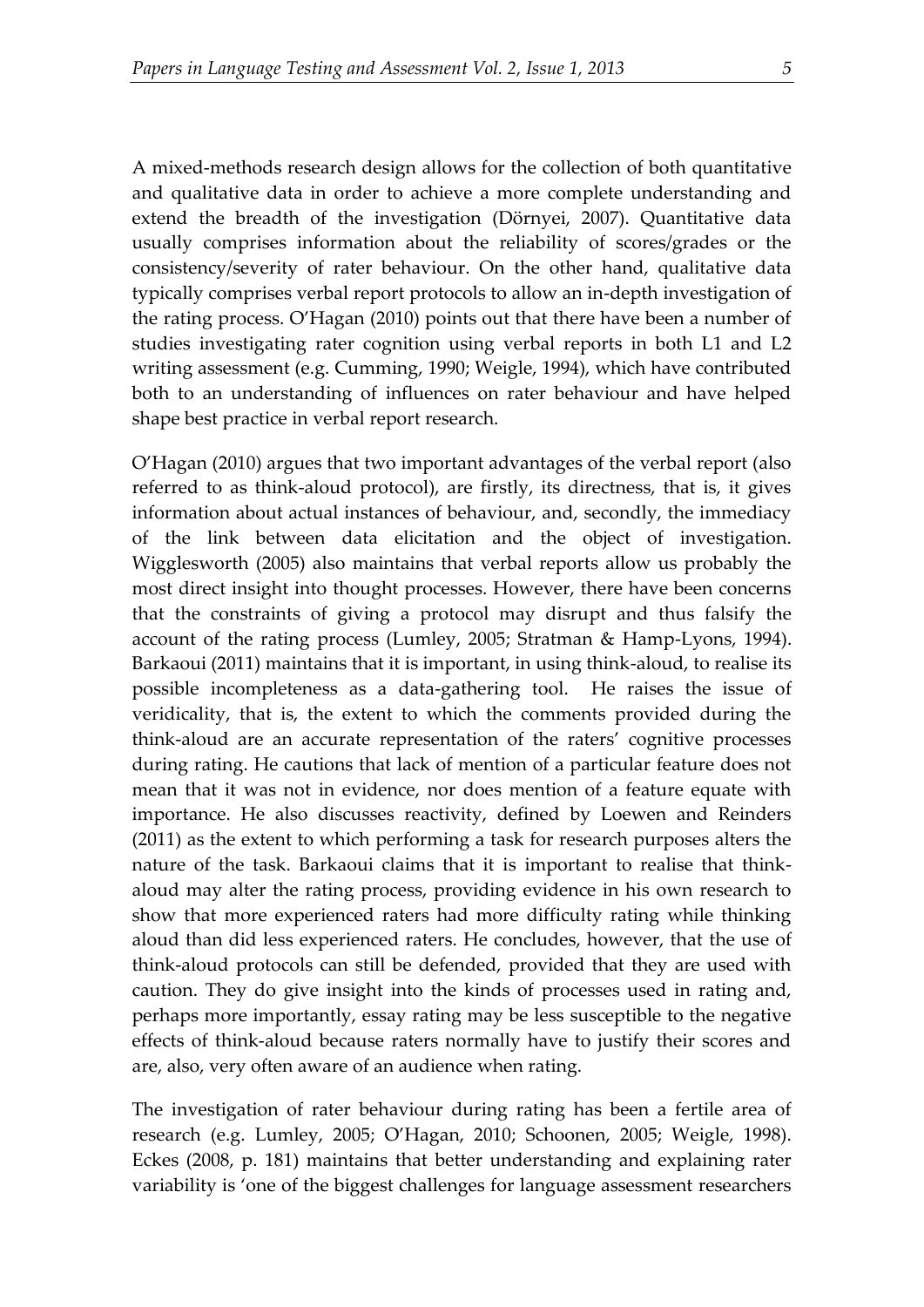to date'. A key area of research interest to date is the investigation of the impact of rating experience on rating (Pula & Huot, 1993; Schoonen, Vergeer & Eiting, 1997; Vaughan, 1991), a question that has been investigated in a number of studies (e.g. Barkaoui, 2010; Weigle,1999).

Weigle found that novice raters rated essays written in response to one of two given prompts more severely than the experienced raters but differences between the two groups were eliminated as a result of rater training. Barkaoui (2010) had experienced and novice raters rate a set of essays holistically. He found, in contrast to Weigle, that experienced raters gave lower scores and exhibited less variety in scoring than the novice raters. They also paid more attention to linguistic accuracy whereas the novices gave more weight to argumentation. Barkaoui (2010) explains that these differences could be due to significant differences in the backgrounds of the two groups.

Wolfe et al. (1998) looked at variation in rater behaviour in terms of proficiency rather than experience. Proficiency was defined in terms of the ability to maintain a high level of reliability in rating. Wolfe et al. found that raters who were more proficient at rating focused more on general features of the essays they assessed, whereas less proficient raters focused more on specific features of the essay.

In conclusion, there is some research evidence to suggest that online ratertraining may be effective in reducing variability in the rating of written assessments. However, there is a lack of research that investigates this option as a possibility for training inexperienced (novice) raters ab initio. An evaluation of the effectiveness of rater training has typically involved investigation of product, or rating outcomes. Some research has also investigated the rating process in an attempt to understand the types of rater behaviours that might distinguish, for example, experienced from novice raters. There has been less of a focus in this research at looking at the types of rater behaviour that may differentiate more reliable (i.e. more proficient) from less reliable raters.

## **The present study**

This study aims to investigate two groups of raters as they completed an online rater training program. One group (n=6) consisted of experienced DELNA raters, whereas the other group (n=8) were novices with respect to DELNA. Both groups produced think-aloud protocols as they rated a series of six scripts. The ratings allowed for investigation of the *product* of assessment while the think-aloud protocols allowed for an investigation of the *process* of assessment. The research questions were as follows: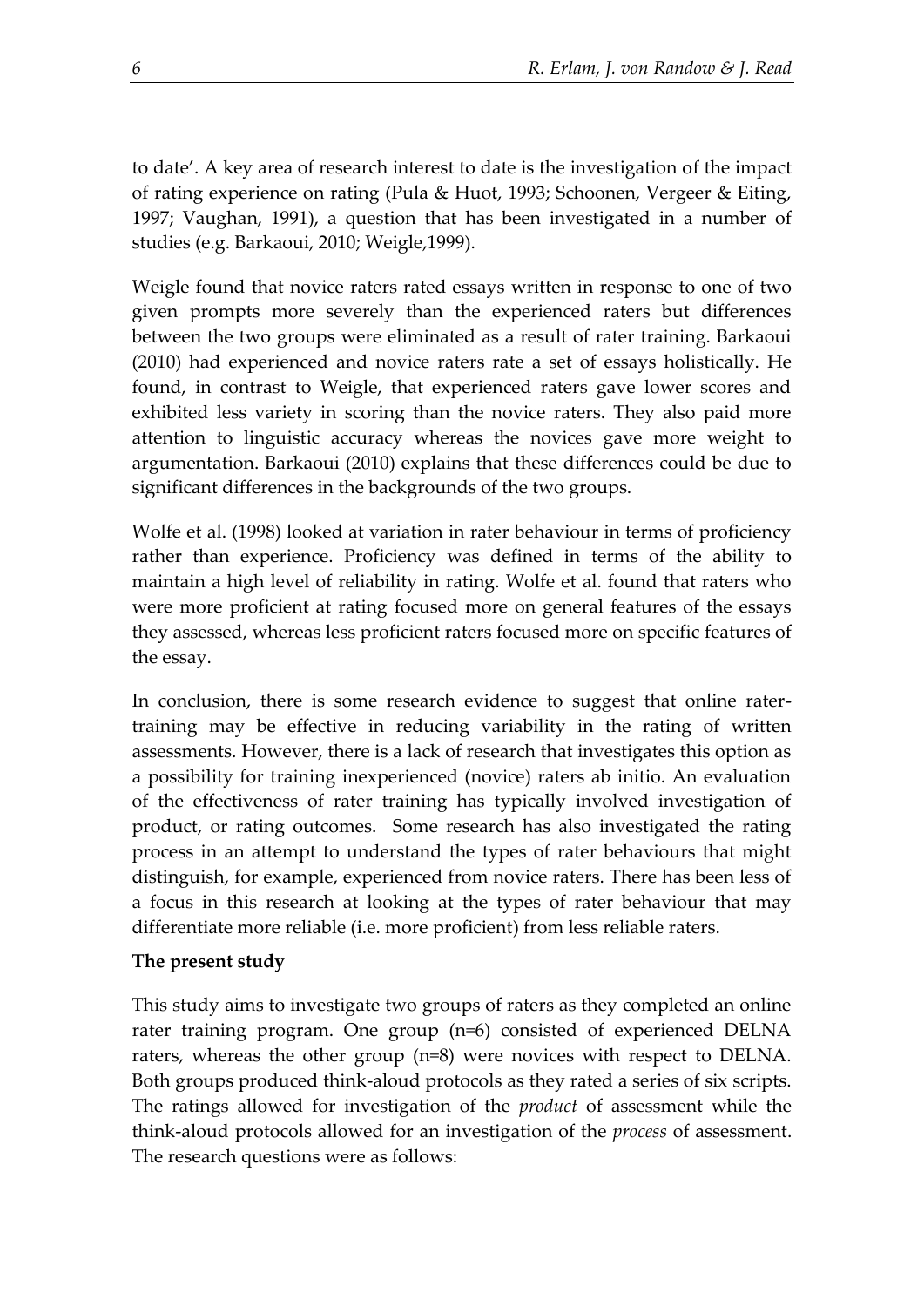- 1. Do novice raters, trained to rate through an online rater training program, rate as reliably as expert raters originally trained in a face-toface context?
- 2. What are the rating behaviours that distinguish more reliable from less reliable raters?

### **Method**

#### **The assessment instrument**

The DELNA writing task used in this study is designed to represent the type of academic writing (i.e., expository essay writing) that is often required of students at University level. The writing task involves the description and interpretation of data presented in either a graph or a table. The DELNA rating scale is used to score all writing scripts analytically according to three separate categories: fluency, content and form. Within each of these three categories, there are three subcategories (e.g. fluency comprises coherence, text cohesion and style; see Table 3 for all categories and subcategories), meaning that for each script there are nine rating decisions to be made. The scale was developed from other existing rating scales to define the underlying construct (i.e. the ability to write a clearly structured and coherent text that describes and elaborates on the given data) and has further evolved over time in response to feedback from raters and assessment specialists involved in the design and implementation of DELNA. More recently it has been further adapted in response to research conducted by Knoch (2007) in her analysis of DELNA writing performances. A scale with six band levels (from levels 4 to 9) gives descriptors for each subcategory at each level. An overall score at band level 4 signifies that the student is at severe risk of not succeeding academically, a score at level 9 implies that the student has language skills that should equip him/her well for University study. Following rating, scores within individual categories are totalled by the computer to give a score which is then divided by three to give either an exact band, or, if the total cannot be divided to give a whole number, the next lowest band.<sup>i</sup> The three category scores are averaged to give an overall score.<sup>ii</sup> All writing tasks are assessed by two raters and a third rater is used when the two raters differ by more than one DELNA band on the overall score. Students who score 6 or below for writing are given an appointment with the DELNA advisor who will discuss with them their scores in the individual categories with the aim of identifying their specific weaknesses, giving them information at the same time about where to get language enrichment support.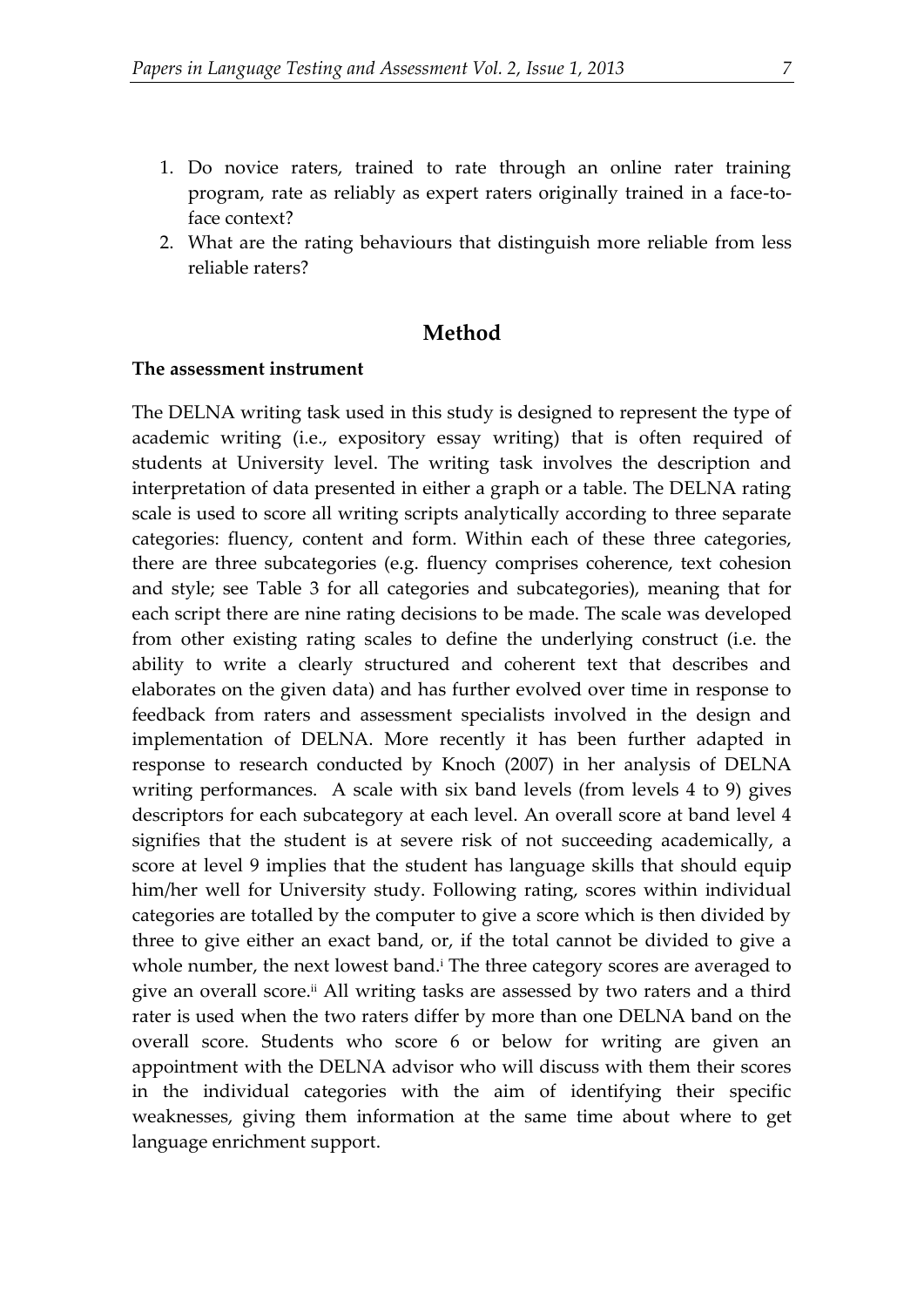#### *The raters*

The expert raters  $(n = 6)$  in this study had been trained to rate DELNA writing scripts in a face-to-face context. They had all been rating DELNA scripts for between 2 to 10 years and each had rated between 250 and 2500 scripts during that time. Three of these experts were also teaching university academic writing courses and thus had ongoing experience in assessing writing. The other three experts were ESOL teachers each with over 25 years' teaching experience. At the time of the study the expert raters had not rated for DELNA for some months and were therefore due for refresher training. Novice raters (*n* = 8) had had no prior experience in rating for DELNA but all mostly had some background in language testing, either through formal study at a tertiary institution or from teaching experience. Six of the eight said that they had experience in rating writing and six (not the same six in every case) said they had experience teaching writing. Table 1 shows that there were some other differences between the novice and expert raters: the novice raters were considerably younger than the experts, were for the most part more qualified academically and came from a wider variety of language backgrounds than the expert raters, who were all native speakers of English.

| Table 1. Rater background information |                              |                               |  |  |
|---------------------------------------|------------------------------|-------------------------------|--|--|
|                                       | Novice raters: $n = 8$       | Expert raters: $n = 6$        |  |  |
| Gender                                | M1 F7                        | M2 F4                         |  |  |
| Age                                   | $20 - 45$ years              | $45 - 68$ years               |  |  |
| Language identified as first          | English 3                    | English 6                     |  |  |
| language                              | Portuguese 2                 |                               |  |  |
|                                       | Japanese 1                   |                               |  |  |
|                                       | Mandarin 1                   |                               |  |  |
|                                       | Polish 1                     |                               |  |  |
| Other languages                       | 7 spoke one or more other    | 6 spoke one other language,   |  |  |
|                                       | languages, in almost every   | 1 to a high proficiency       |  |  |
|                                       | case to a high proficiency   |                               |  |  |
| Language teaching                     | 7 had 10 or less years of    | All had language teaching     |  |  |
| experience                            | language teaching experience | experience, 5 had 15 years or |  |  |
|                                       |                              | more                          |  |  |
| Academic qualification                | PhD 4, MA 2, BA 2            | MA 5, BA 1                    |  |  |

#### **Procedures**

*The online training programme*

The training involved the rating of a set of 6 benchmark writing scripts gathered from previous test administrations and representing the full range of proficiency levels (DELNA bands 4 to 9), although raters were not aware that there was a script representing each band level. These writing samples were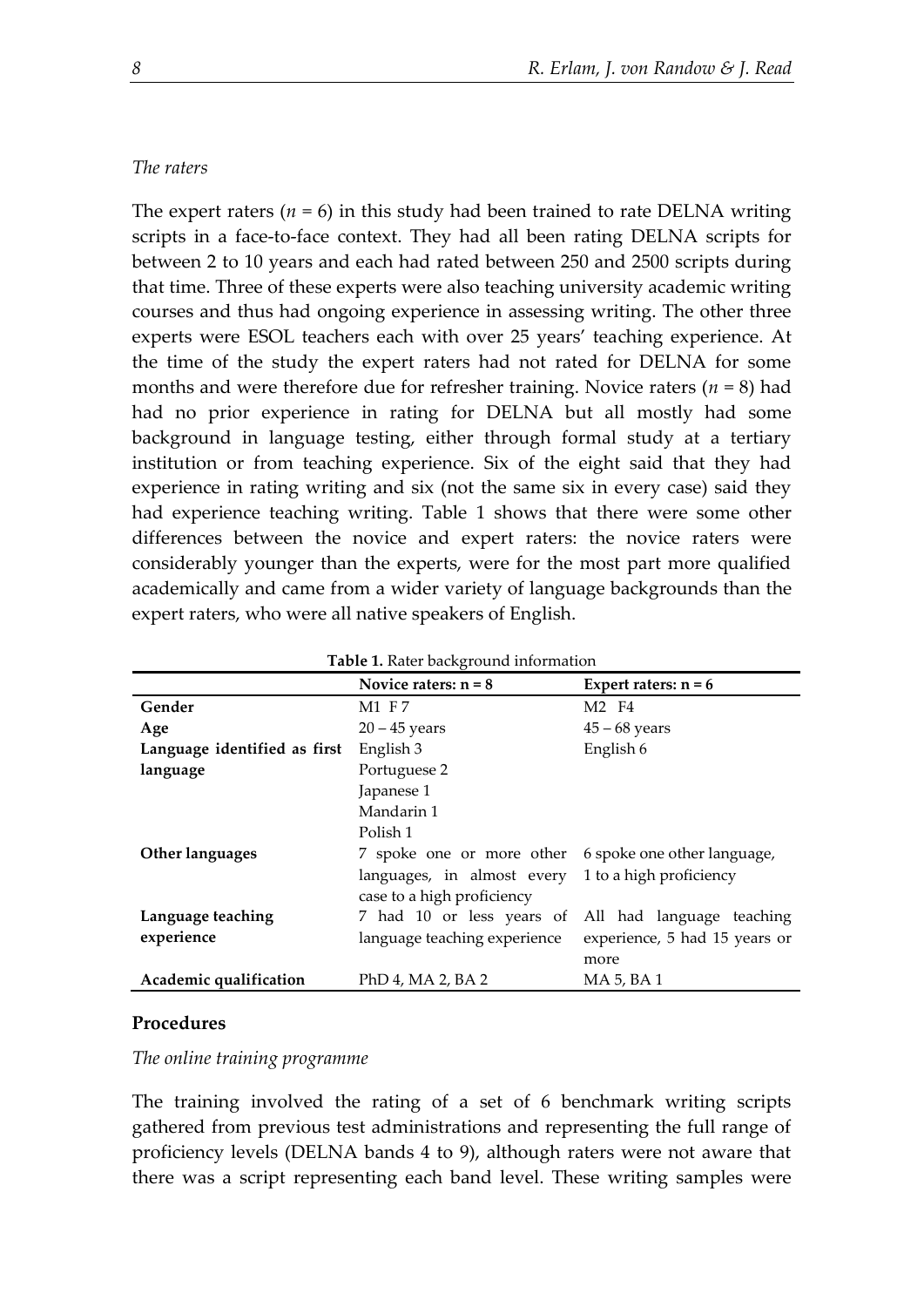chosen because they had been given exactly the same bands in each category by two experienced DELNA raters and a panel of an additional 4 DELNA raters had rated and discussed them before they were put online, generating written comments that were used as benchmark comments in the training programme. The scripts were all written in response to the same prompt (Television and Video Viewing in New Zealand, see Appendix A). The training programme also included the DELNA band descriptors (hard and soft copies) and another 6 scanned scripts (written in response to a different prompt to those scripts used for rating in this study) which represented different band levels and with which raters could familiarise themselves before beginning rating.

#### *Rater training/procedures*

The novice raters were given, prior to beginning rater training, six articles to read on the subject of rating writing. Two (Elder, Knoch, Barkhuizen, & von Randow, 2005; Elder et al., 2007) of these articles described research investigating the rating process within the context of DELNA. The aim was to familiarise raters with the rating process and with the history of DELNA. They were first asked to write comments on the articles they had read in response to guided prompts. This had the aim of ensuring that the raters did read and attend to the content of the articles. Six out of the eight raters wrote comments, which were read to ensure that there were no inappropriate misperceptions with regard to the rating process. (The expert raters were not required to read any articles, given that all of them were familiar with DELNA and with rating writing in this context). On completion of the readings they were given a set of written instructions outlining the training process. This included an individual logon, password and the URL for the rater training program. They were asked to familiarise themselves with the DELNA band descriptors (they had a hard and soft copy). Instructions directed them to where on the website they could access the 6 scanned sample scripts (mentioned above) which would familiarise them with the different band levels.

The expert raters did not follow these two steps (read articles or access 6 sample scripts). Their previous training had taken place in a face-to-face training session where they were first given a series of benchmarked scripts to rate independently. They then received feedback from their peers and from a DELNA facilitator about the appropriacy of their ratings. This was followed by independent rating of a larger number of scripts and monitoring of score reliability.

As they rated each script in terms of the three categories, raters were required to write brief comments, giving reasons for each rating decision. A prompt would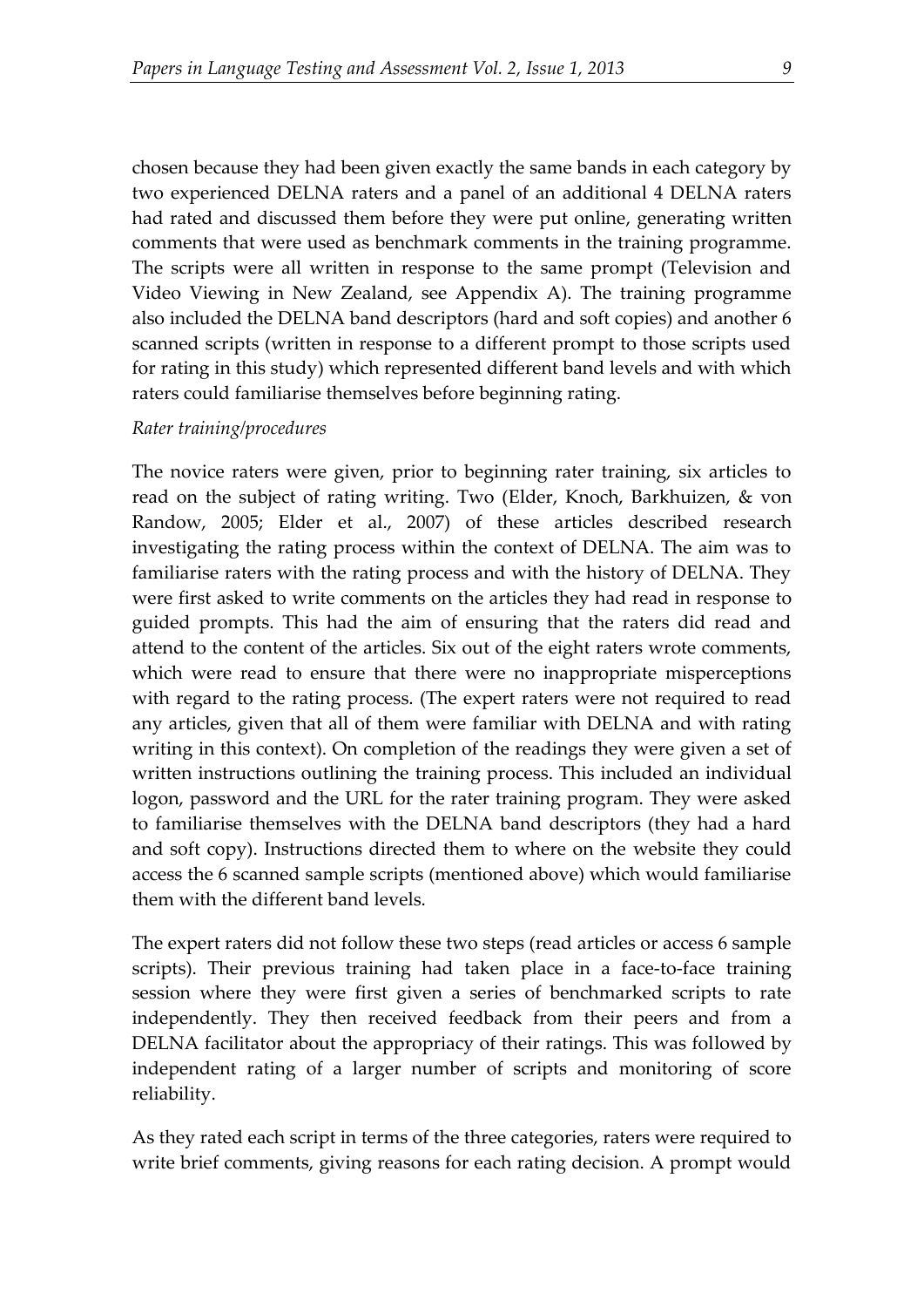remind them to do this if they tried to move on to the next category without having done so. On submitting their series of ratings for each script, raters were shown their band scores and comments in relation to the DELNA benchmark band scores and comments. This information was followed by a 'discrepancy score' indicating the discrepancy (a plus or minus indicated the direction) between their own and the benchmark band scores (see Appendix B, Screenshot 1). Raters were then encouraged to enter a written comment into a box indicating whether or not they agreed with the benchmark and making any other comment they wanted to about the rating process. The raters had no information about the writers of the six scripts, other than that they were all first year undergraduate University students.

## *Think-aloud training*

Before beginning rating all raters, both novice and expert, were given practice in recording a think-aloud protocol whilst rating (the scripts chosen for this purpose were written in response to a different prompt from that used in this study). They were told that they were to record their thoughts as they rated – 'try to speak your thoughts aloud into the microphone WHILE you are rating the script'. When they had rated a couple of scripts, the researcher checked them and, once she had established that they were, indeed, fulfilling the requirement of think-aloud protocol correctly, she authorised them to begin rating the six benchmarked scripts selected for this project and at the same time to record think-aloud protocols. The raters were advised that this could well take more than one session (i.e., approximately two hours) and indeed, most raters took two sessions over two consecutive days to finish rating all six scripts.

#### *Summary of procedures for novice and expert raters*

To sum up, the training experience differed for the novice and expert raters in the following ways:

- 1. The novice raters were asked to read a series of research papers, whereas the experienced raters were not.
- 2. The novice raters were required to spend some time familiarising themselves with the DELNA writing descriptors and with six sample scripts before beginning to rate the six benchmarked scripts chosen for inclusion in this study; this was not considered necessary for the experienced raters, who had already had considerable experience rating for DELNA.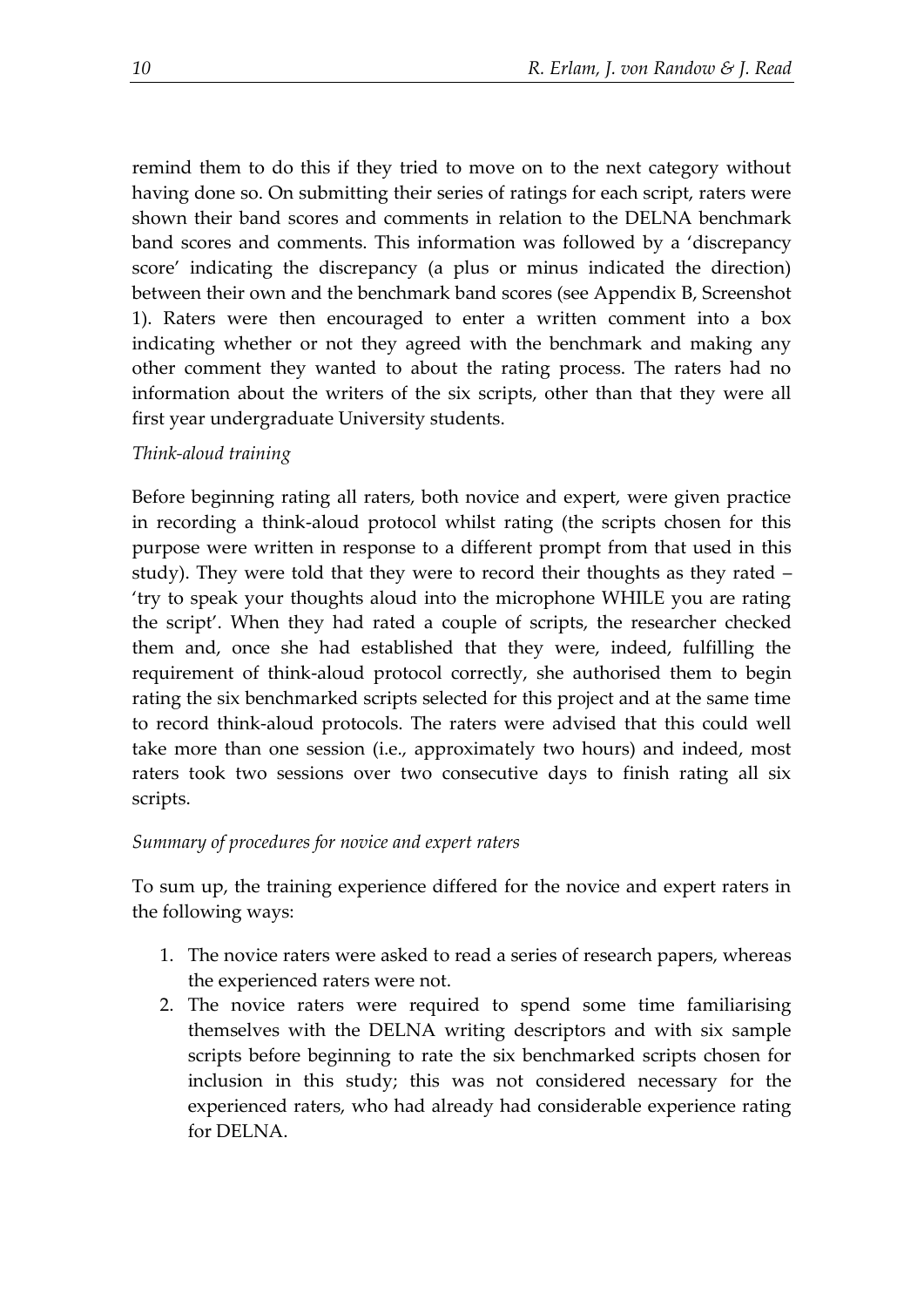Following these initial stages, the procedure was the same for both groups in terms of recording the think-aloud protocol, rating the six scripts and receiving feedback on rating. It is important to reiterate that this process was considered 'refresher training' for the expert raters and initial training for the novice raters. One important feature that differentiated this online training from the face-toface training that the expert raters had received as novice raters was the immediacy of the provision of feedback. The online program gave raters individual information about how their ratings compared with benchmark scripts immediately following the rating of each script. This feature had been a component of the previous research investigating online rater training (Elder et al, 2007; Knoch et al, 2007). In contrast, the face-to-face training context had not provided raters with feedback until they had rated all scripts and then this information was shared in the context of a discussion with their peers.

## *Collection of data*

This study adopted a mixed methods design. The primary data set comprised quantitative data, that is, the raters' ratings as they each assessed the six scripts that had been chosen for this study and qualitative data in the form of the think-aloud protocols. The qualitative data also included written comments that some participants made as they read the DELNA benchmarks after rating each script. Some raters chose to respond in written form to the benchmarks in the box provided for that purpose in the online template, whereas others were happy to voice their reactions at the end of the think aloud protocols. It was decided that the data set would be more complete in this instance if both types of data were taken into account.

#### *Analysis of quantitative data*

The quantitative data were entered into SPSS (Version 18) along with the DELNA benchmark ratings to allow a number of comparisons to be made. In the first of these, Spearman's correlations were conducted between raters' scores and the DELNA benchmark ratings. A secondary analysis calculated percentage agreement of raters' individual band ratings in each category with the DELNA benchmark ratings. Finally Cohen's weighted kappa established agreement of final bands for each script with DELNA final bands.

## *Analysis of qualitative data*

The think-aloud protocols were all transcribed by the same research assistant who had been seconded to work on the project. Two of the researchers then chose one script and, using a grounded theory approach, analysed the 14 thinkaloud protocols that the raters had generated as they rated this script. The approach to developing coding categories was data-driven (O'Hagan, 2010) in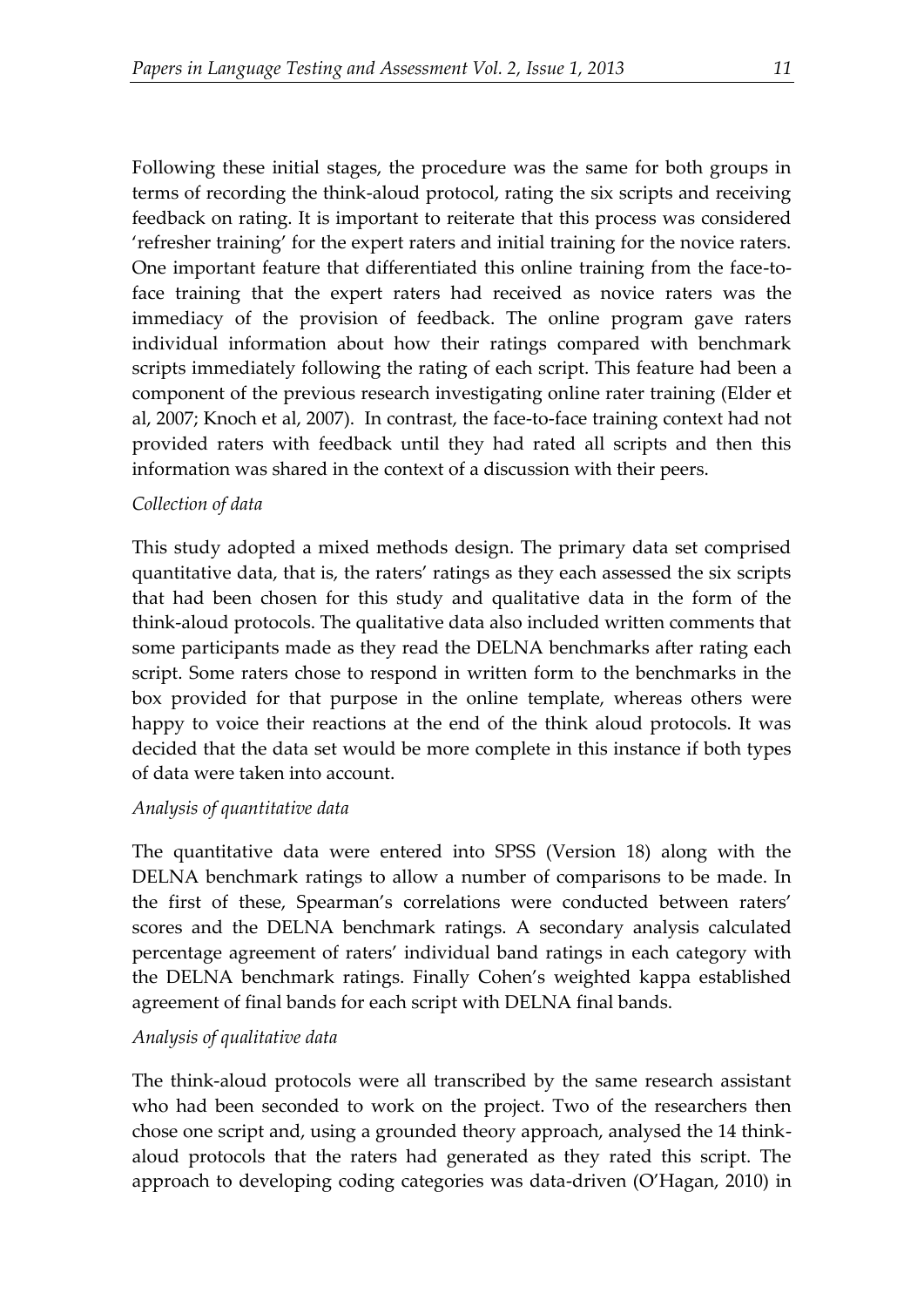that researchers looked for the salient themes or patterns emerging from the data (Ellis & Barkhuizen, 2005). They initially developed a set of coding categories independently as they read the 14 protocols and identified what appeared to be the common themes, constantly refining them as they worked with them in what O'Hagan (2010) describes as a recursive process. The researchers next shared their coding categories and selected those that they had in common and those which seemed to best encapsulate the salient themes of the data. The final list of the 38 coding categories can be found in Appendix C. Nine of the categories corresponded directly to the DELNA rating subcategories as the researchers wanted to investigate rater attention to these during the rating process. Other categories were developed from the initial rating (described above) to investigate different stages in the rating process, for example, the *while rating* phase of 'suggesting' or 'giving a band', 'changing a band', 'justifying a reason for a band' and so on. Another focus of the analysis was each rater's affective response to the online training program, so a number of codes (e.g. 'commenting on problems with the program', 'expressing problems or difficulty rating') were motivated by this aim. The coding categories are grouped broadly according to the stages in the process, although it is important to point out that, while this grouping was useful in managing the data, it was not definitive and some coding categories were in evidence at a variety of stages in the rating process. For example, 'commenting on leniency or harshness' occurred during 'rating' or 'post rating' as well as during the 'pre rating' phase. Overall, however, the coding categories were significantly influenced by the DELNA rating process as prescribed by the descriptors. They are therefore, for the most part, different to the 28 decision making behaviours identified by Cumming (1990) (some categories in common include 'assess coherence', 'establish appropriateness of lexis' etc.). This is because, in contrast to procedure in this study, Cumming provided raters with no rating descriptors, telling them only that they were to rate scripts on a scale of 1 to 4 for 3 linguistic criteria.

Once the set of coding categories had been finalised, all the verbal protocols (n = 84) and the written comments in response to DELNA benchmarks were coded by one of the researchers using NVivo 9 [\(http://www.qsrinternational.com\)](http://www.qsrinternational.com/). NVivotools then allowed for analysis of the data in order to answer the research questions. For each coding category, totals representing the number of occurrences in each script were calculated for each rater group and then divided by the number of raters respectively to give averages of occurrence of each category for the two groups. A summary of this process is given in Figure 1 below.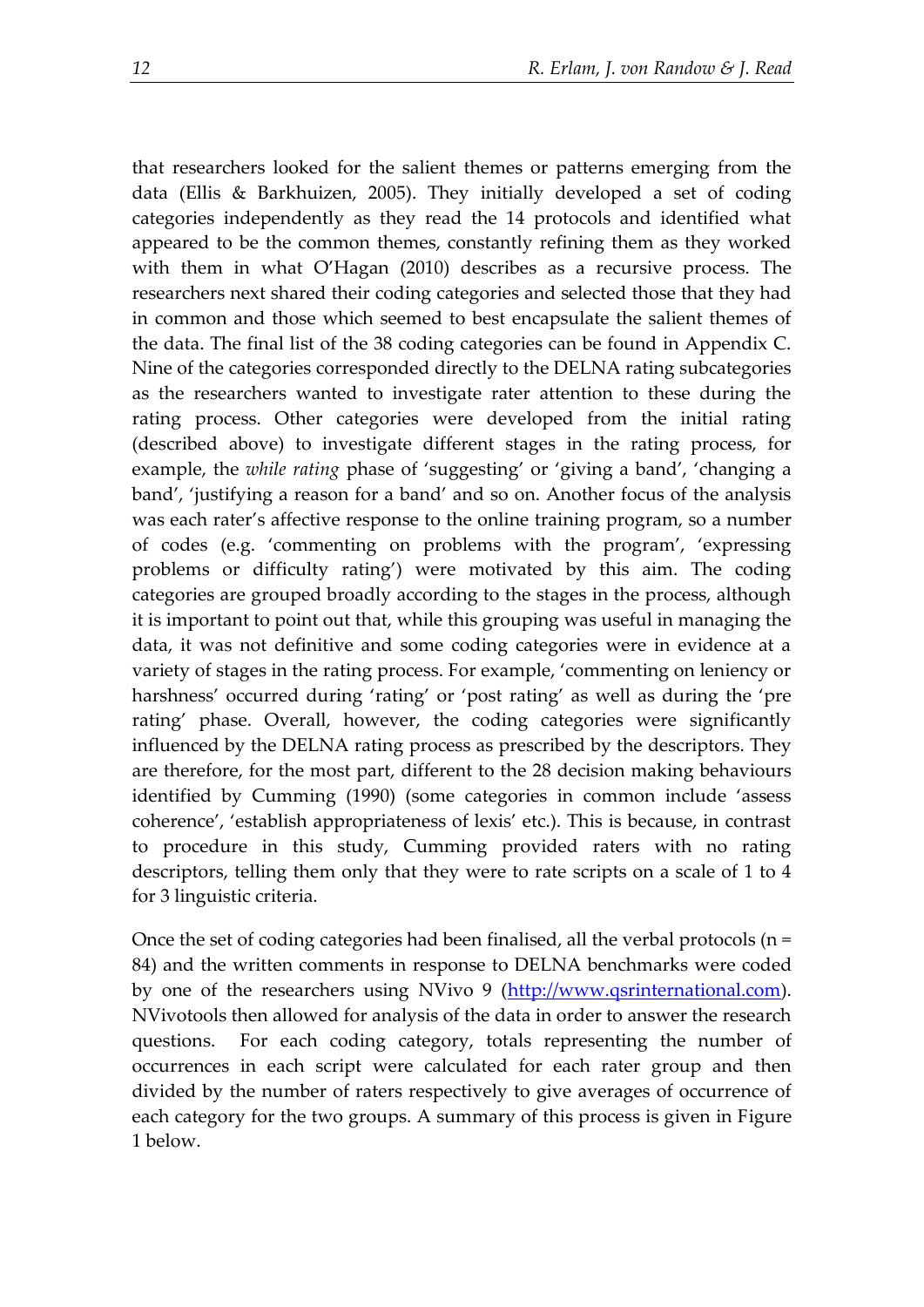

**Figure 1**. Summary of qualitative data analysis process.

## **Results and discussion**

The first research question asked whether the novice raters could be trained, through this online rater training program, to rate as reliably as the expert raters.

An initial analysis involved correlating, for each of the 6 scripts, raters' total bands for each category (fluency, content, form) with the DELNA benchmark bands for each category. Results are presented in Table 2, ranked in terms of strength of correlation with the DELNA benchmark bands. They are thus presented in two separate groups – Group 1 consists of those raters who achieved a correlation of .9 or over with the benchmark ratings (Novice 7 is included, as their correlation, if rounded to one decimal point, would fit this category) and Group 2 is made up of those raters who achieved correlations of .8 or less.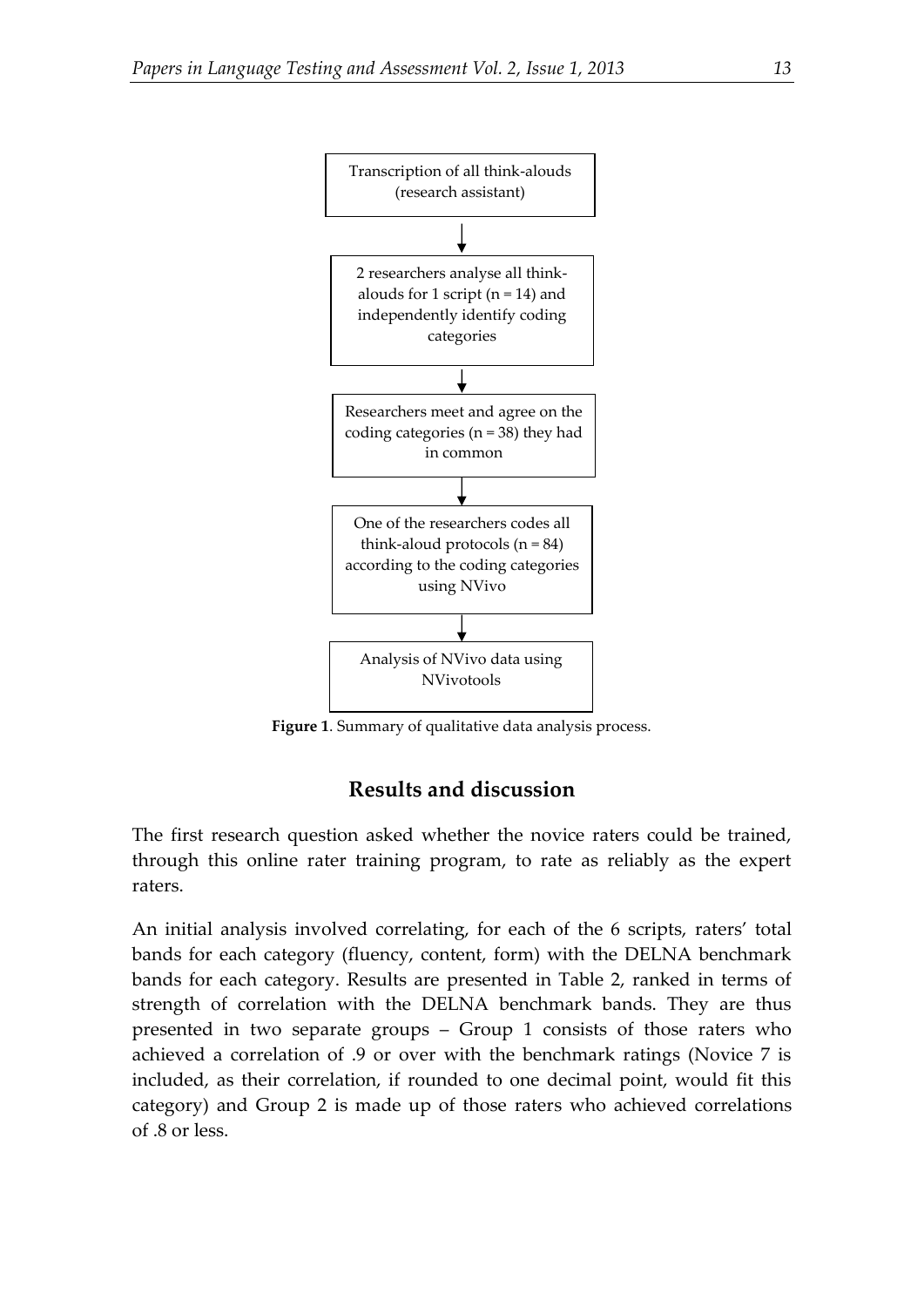| Group 1  |     | Group 2  |     |
|----------|-----|----------|-----|
| Novice 2 | .98 | Novice 3 | .82 |
| Expert 4 | .95 | Expert 3 | .80 |
| Novice 8 | .94 | Novice 1 | .79 |
| Expert 1 | .93 | Novice 4 | .77 |
| Expert 2 | .92 | Expert 6 | .75 |
| Expert 5 | .90 | Novice 6 | .72 |
| Novice 7 | .89 | Novice 5 | .60 |

**Table 2**. Spearman's correlations between raters' bands and DELNA benchmark bands.

All correlations are statistically significant to 0.01.

From the results in Table 2, we can see that there is evidence to suggest that novices can be trained in this way to rate as reliably as experts; indeed, it was a novice who had the highest correlation of all (*r*=.98) and two of the three raters with the highest correlations were novice raters. These results paint a fairly optimistic overall view of the reliability of the online rater training program, given that half the raters had correlations of .9 or above.

It was decided that a secondary analysis should be conducted, taking raters' individual band ratings in each category, calculating percentage agreement with the DELNA benchmark ratings for each category and presenting these for each group. The percentage of ratings which differed from the benchmark ratings (in terms of discrepancies of 1, 2 or 3 bands) was also calculated. The results are presented in Table 3.

|         | DELNA rating categories |      | Same rating as |      | 1 from    |                   | 2 from    |                          | 3 from            |
|---------|-------------------------|------|----------------|------|-----------|-------------------|-----------|--------------------------|-------------------|
|         |                         |      | benchmark      |      | benchmark |                   | benchmark |                          | benchmark         |
|         |                         | Exp. | Nov.           | Exp. | Nov.      | Exp.              | Nov.      | Exp.                     | Nov.              |
| fluency | coherence               | 58%* | 54%            | 33%  | 33%       | 6%                | 6%        | 3%                       | 6%                |
|         | cohesion                | 53%  | 35%            | 39%  | 50%       | 3%                | 6%        | 6%                       | 8%                |
|         | Style                   | 58%  | 52%            | 42%  | 35%       | $\qquad \qquad -$ | 13%       | $\overline{\phantom{a}}$ | $\qquad \qquad -$ |
| content | description             | 53%  | 40%            | 42%  | 50%       | 6%                | 8%        | $\overline{\phantom{a}}$ | 2%                |
|         | interpretation          | 50%  | 40%            | 44%  | 42%       | 3%                | 15%       | 3%                       | 2%                |
|         | extension               | 47%  | 50%            | 47%  | 40%       | 6%                | 10%       | $\qquad \qquad -$        |                   |
| form    | sentence structure      | 64%  | 50%            | 33%  | 42%       | 3%                | 8%        | $\overline{\phantom{a}}$ |                   |
|         | gramm. accuracy         | 53%  | 52%            | 44%  | 38%       | 3%                | 10%       | $\overline{\phantom{a}}$ |                   |
|         | vocab. & spelling       | 47%  | 38%            | 44%  | 50%       | 6%                | 13%       | 3%                       |                   |

**Table 3**. Percentage agreement of ratings for individual categories with DELNA benchmarks

\*Percentages were rounded up or down to give whole numbers. Where there are no percentages, there were no ratings that corresponded to the category.

Table 3 demonstrates that there were some substantial differences between the two groups for some categories. For example, there were differences of 10% or more between percentage agreement ratings of the two groups for the ratings of cohesion, description, interpretation and for sentence structure. However, what is perhaps most notable about these data are the overall low percentage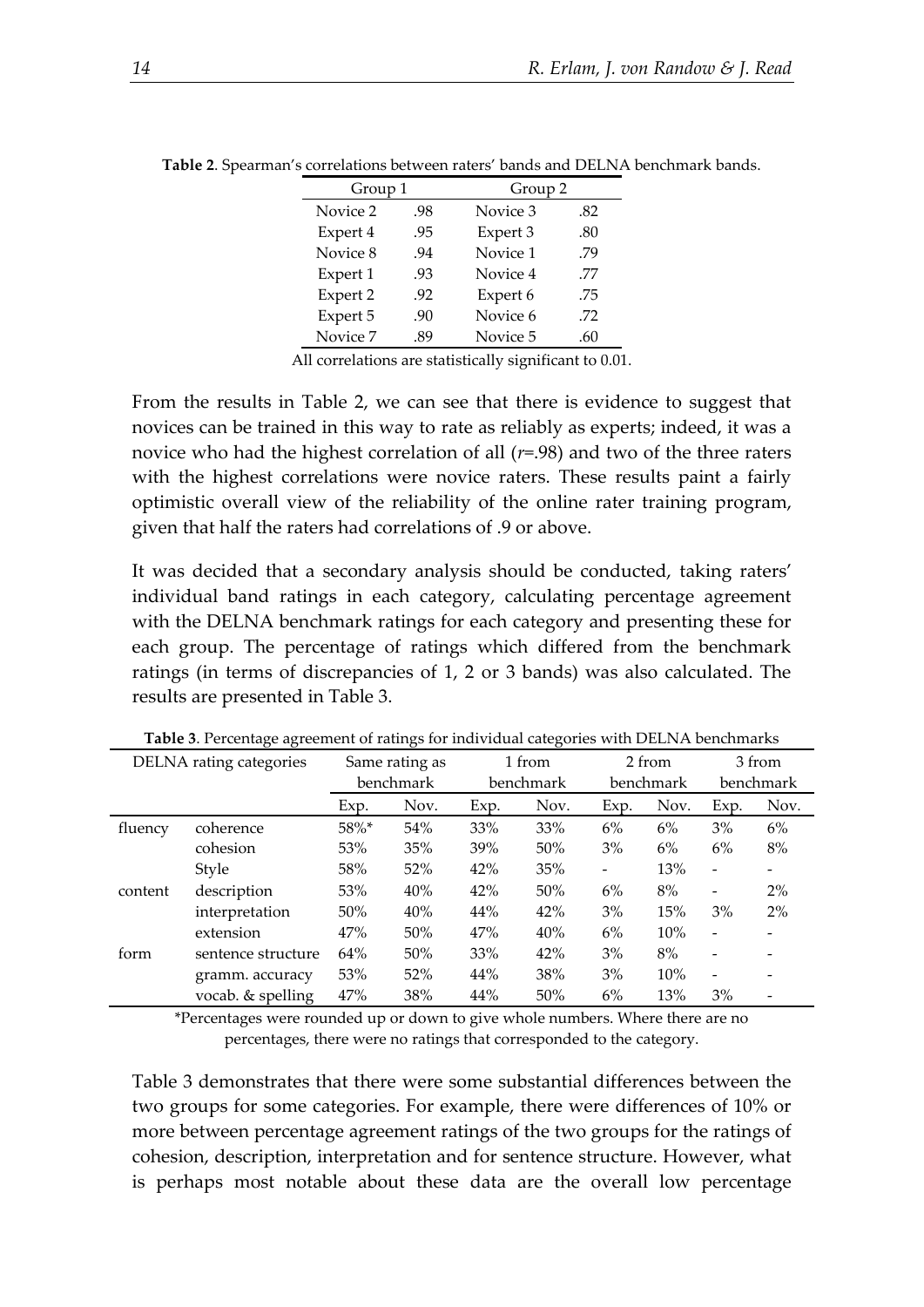agreement ratings of both groups with the DELNA benchmarks. Neither group scored a percentage agreement rating for any category of more than 64% with the benchmarks. Furthermore, for at least three subcategories (cohesion, description, vocab & spelling) 50% of the novice ratings differed from the DELNA benchmark ratings by one whole band score. It is interesting to note that these subcategories were evenly spread among the three overall categories of Fluency, Content and Form, that is, that the differences did not imply a particular difficulty with one rating category. For at least six categories 40% or more of the expert ratings differed from the DELNA benchmark ratings by one band score. Here it should be noted that 40% of the expert ratings for all subcategories of the Content category differed from the DELNA benchmark scale by at least one band, and that 40% of ratings for two of the Form categories also differed from the DELNA benchmark by at least one band.

A final comparison of the ratings in relation to the DELNA benchmarks was conducted taking the total band rating for each script. Cohen's weighted kappa was calculated to establish agreement of final bands (i.e. one overall band) for each script with DELNA final bands. This calculation, which corrects for chance agreement, tells us to what extent the outcome for each student would vary or be consistent with the DELNA overall rating. Weighted kappa (Cohen, 1968) weights discrepancies differently, giving more weight to greater discrepancies. For example, weighted kappa treats a discrepancy of more than 1 band from the benchmark more severely than a discrepancy of only 1 band. This reflects the fact that the greater the disagreement between the rating given and the benchmark the greater the difference in outcome for the student in terms of advice given or support offered. In this study, as in Xi and Mollaun (2011), quadratic weights are used so that 0 is assigned to perfect agreement, 1 to a discrepancy of 1 band, 4 to a discrepancy of 2 bands and 9 to a discrepancy of 3 bands. The results are presented in Table 4 with raters ranked in terms of degree of concordance.

| kappa).  |     |          |     |  |
|----------|-----|----------|-----|--|
| Novice 2 | 1.0 | Expert 1 | .84 |  |
| Novice 8 | .95 | Novice 4 | .84 |  |
| Expert 4 | .94 | Novice 1 | .80 |  |
| Expert 5 | .90 | Novice 3 | .76 |  |
| Expert 2 | .89 | Expert 3 | .76 |  |
| Expert 6 | .86 | Novice 5 | .66 |  |
| Novice 7 | .84 | Novice 6 | .66 |  |

**Table 4**. Overall level of agreement with final DELNA bands by rater (Cohen's weighted

Results in Table 4 demonstrate that twelve raters had kappas that could be considered excellent (K  $> 0.75$ ), while two raters (Novice 5 & 6) had kappas that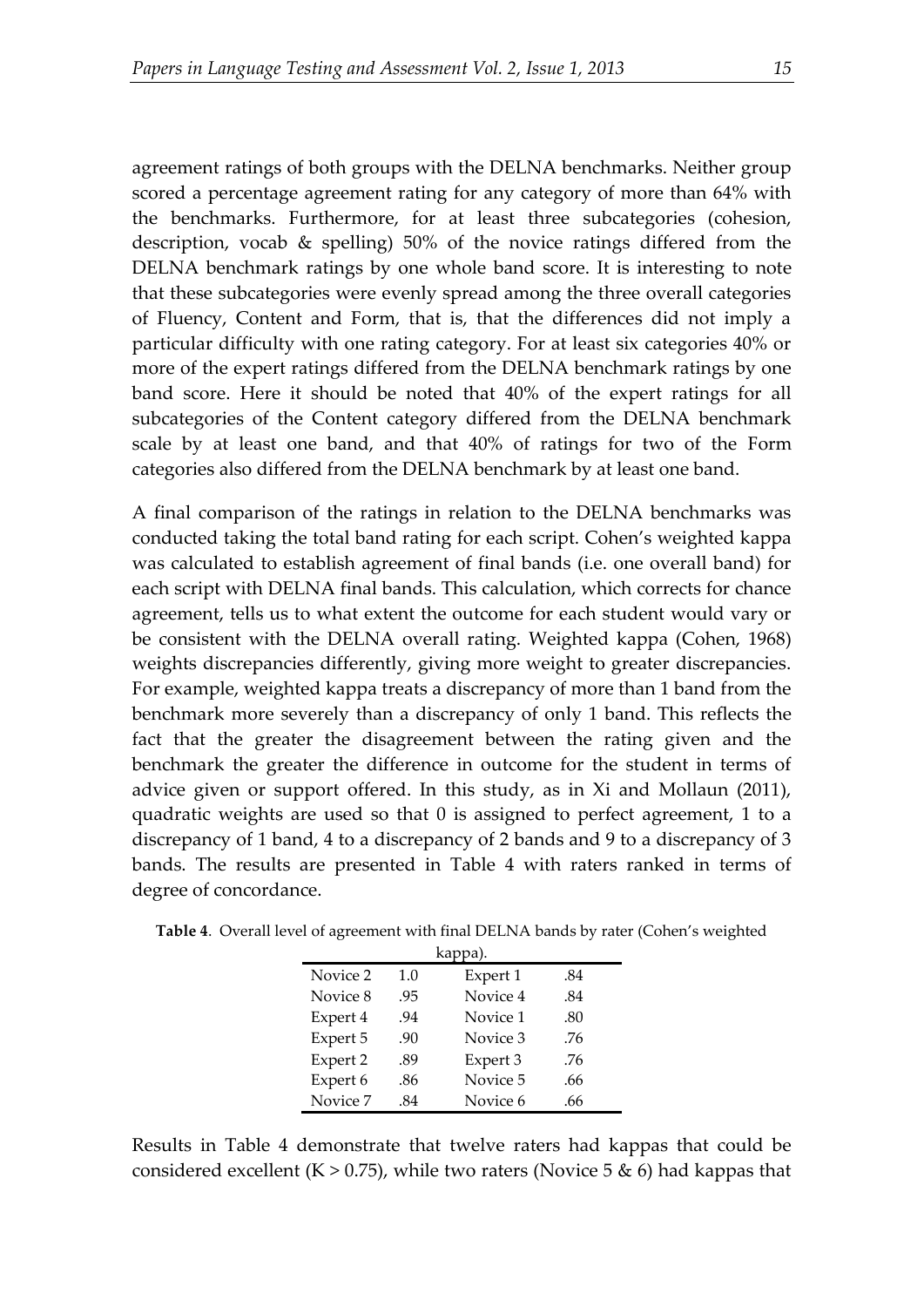were good (0.60 < K < 0.75), using the assessment of significance Robson (2002) suggests<sup>iii</sup>. The high levels of concordance demonstrated by these results suggest that this rater training program has potential as an instrument to improve rater reliability, when overall bands are taken into consideration, in that all expert raters achieved kappas that were excellent. Results also suggest that this program may have possibilities as a tool to train new or inexperienced raters, in that all but two of the eight novices also had excellent kappas. With respect to Research question 1, therefore, there is evidence to show that novice raters performed similarly to the expert raters as a result of the online training program, given that two out of the three raters with the highest Kappas were novices. It is perhaps important to point out that the potential impact of background variables (e.g., different L1 backgrounds, higher level academic qualifications) that differentiate the two groups is unknown. In interpreting these results a note of caution is warranted. Firstly, it is important to remember that the results presented are based on a small number of scripts representing a range of performance where agreement is likely to be higher than it may be for a batch of scripts more in the middle of the score range. Secondly, the high levels of concordance with DELNA total band scores indicate that raters may appropriately identify students at risk but do not necessarily mean that raters may perform so well in diagnosing test taker performance in relation to the subcategories (as data in Table 3 suggests). An examination of the final band scores given for each category (fluency, content, form) in relation to benchmark bands for these categories, shows that for four of the raters with excellent kappas, at least 1 of the 6 scripts rated differed by 2 or more bands from the benchmark for two or more of these three categories. A discrepancy of this nature might result in test takers receiving very different advice about the weaknesses they have in writing when they meet one on one with the DELNA advisor. In actual practice, however, the DELNA advisors (trained DELNA raters themselves) usually look at the student's script before an advisory session and make their own judgements about the strengths and weaknesses in the student's writing. In this respect they are not relying solely on raters' judgements and so a lack of reliability in category rating may not be so crucial. Another limitation of the present study is that the research design did not include a measure of the impact of the online rater training session on subsequent rating, unlike in previous research (Knoch et al, 2007) where raters were asked to rate 70 scripts after completing online training.

Research question 2 asked what rating behaviours distinguished more reliable from less reliable raters. In order to answer this question, the raters were divided into two equal groups, one that was considered more reliable and one that was considered less reliable. The more reliable raters (i.e., Group 1 in Table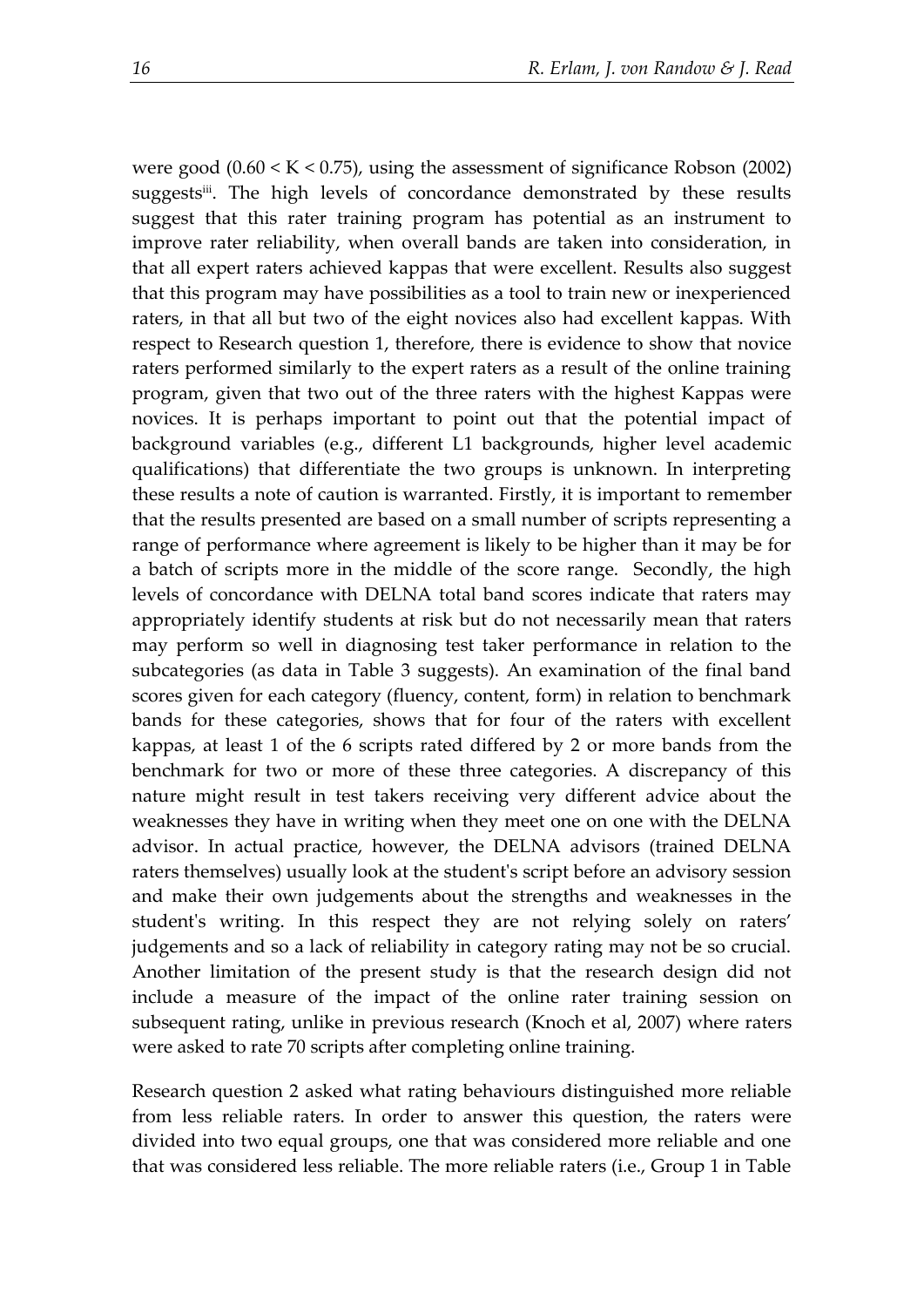2) all had Pearson correlations of over .9 when measured against the DELNA benchmark ratings for each category (fluency, content, form). All of these seven more reliable raters also had Cohen's Kappas that could be classified excellent when total band ratings were compared with DELNA benchmark ratings. The data used to answer Research question 2 was the think aloud protocols and written comments of all raters as they rated the same six scripts. After coding, an NVivo query was conducted whereby the data was analysed according to the more/less reliable grouping. The researchers then together examined the results, presented in Appendix C, and identified those differences that appeared to be substantial.

Results for rater attention to the different subcategories of the DELNA descriptors during the rating process will be discussed first, as interest in this issue was a primary one (see Collection and analysis of data). The results are presented in Table 5. Each of the figures in the table represents how many times, on average, each rater in the respective groups made reference to each category in rating the six scripts. The more reliable raters, perhaps unsurprisingly, all made more references to the nine DELNA subcategories during the 'think-aloud' than did the less reliable raters, although on at least two occasions the difference was negligible (commenting on style, 11.9/11.1; commenting on vocab & spelling, 12.9/12.2). For some categories the difference appeared more substantial, notably for 'commenting on cohesion' (13/7.2) and, perhaps also, for 'commenting on interpretation' (13.8/9.7). Results for another subcategory of Fluency, 'commenting on coherence' (15.3/12) also showed some difference between the two groups. It was decided to investigate whether differences in the number of references was in any way associated with differences in word length for the two groups. Word length was calculated with respect to think-aloud protocols as a whole, rather than with respect to individual categories. The think-aloud protocols of the more reliable raters were on average longer (5289 words) than those of the less reliable raters (4122 words), suggesting a greater 'time on task'. Baume, York and Coffey (2004) found that greater 'time on task' in terms of time spent assessing writing led to an increase in severity of marks, quoting one rater as saying that taking longer led to more flaws being found. It is interesting to speculate in this study to what extent greater reliability may be associated with more 'time on task', affording greater opportunity to attend more closely to student writing. However, it is possible that raters in this study spent more time on task than they might in an operational, or non-research, setting.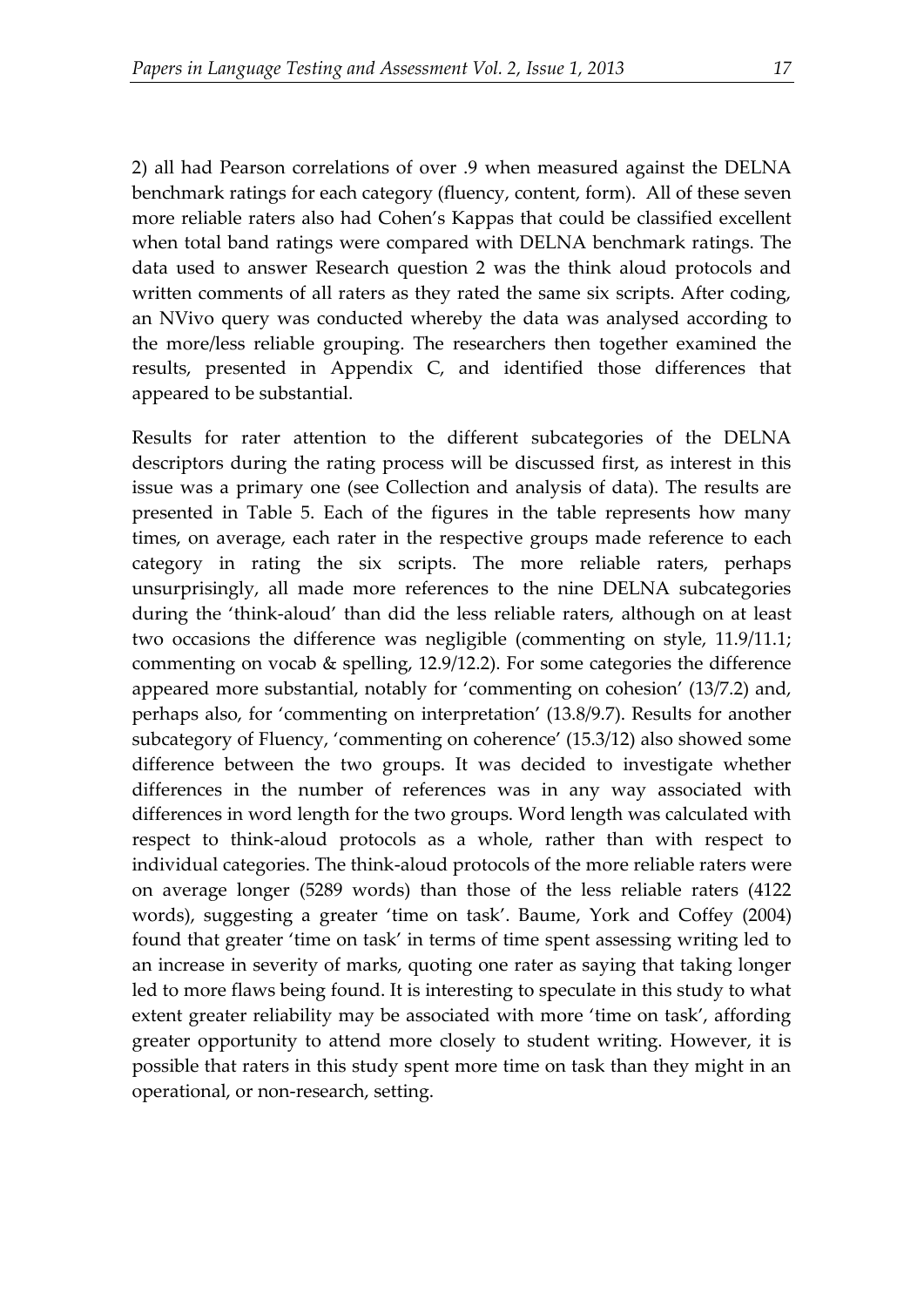| ◡<br>Coding category                  | More reliable | Less<br>reliable |
|---------------------------------------|---------------|------------------|
| commenting on fluency                 |               |                  |
| commenting on coherence               | 15.3          | 12               |
| commenting on cohesion                | 13            | 7.2              |
| commenting on style                   | 11.9          | 11.1             |
| commenting on content                 |               |                  |
| commenting on description             | 11.9          | 10.6             |
| commenting on interpretation          | 13.8          | 9.7              |
| commenting on extension               | 11.8          | 8.3              |
| commenting on form                    |               |                  |
| commenting on sentence structure      | 13.6          | 10.3             |
| commenting on grammatical accuracy    | 13.9          | 10.9             |
| commenting on vocabulary and spelling | 12.9          | 12.2             |

**Table 5**. DELNA descriptor subcategories: mean frequency of comments by more and less reliable rater groups

To investigate differences between the two groups in terms of the initial stage of the rating process (i.e., the orientation section in Appendix C) results with respect to the raters' awareness of their performance were examined next. Table 6 shows that the less reliable raters seemed more aware than their more reliable counterparts that they were finding the rating process difficult, with all of them apologising on average at least once (1.3) during the rating of the six scripts and expressing difficulty or inadequacy as they rated every script (6.1) (e.g. 'I think I totally lost the hang of it because it's really hard to mark this'; novice 6). In contrast, the more reliable raters did not apologise at all (0), and on average expressed difficulty or inadequacy in the rating only once (1) during the rating of the six scripts.

**Table 6.** Awareness of performance: mean frequency of comments by more and less reliable rater groups

| rater groups                               |                      |               |  |
|--------------------------------------------|----------------------|---------------|--|
| Coding category                            | <b>More reliable</b> | Less reliable |  |
| apologising                                |                      |               |  |
| expressing difficulty or inadequacy rating |                      | 6.1           |  |
| commenting on own leniency or harshness    |                      | 2 Q           |  |

Table 7 presents data showing how the two groups engaged with the script during the rating process. In terms of coding, it was the transcriber's notes that largely determined how the coding was done for the categories 'reading script' and 'reading script aloud'. For the most part the term 'reading' or 'reading aloud' was clearly stated in the transcript. Note that the decision on the part of the rater to read scripts aloud or silently was a personal decision in each case; raters were not given instructions as to how or when they were to read scripts (other than that they should read the first sentence of each script aloud so that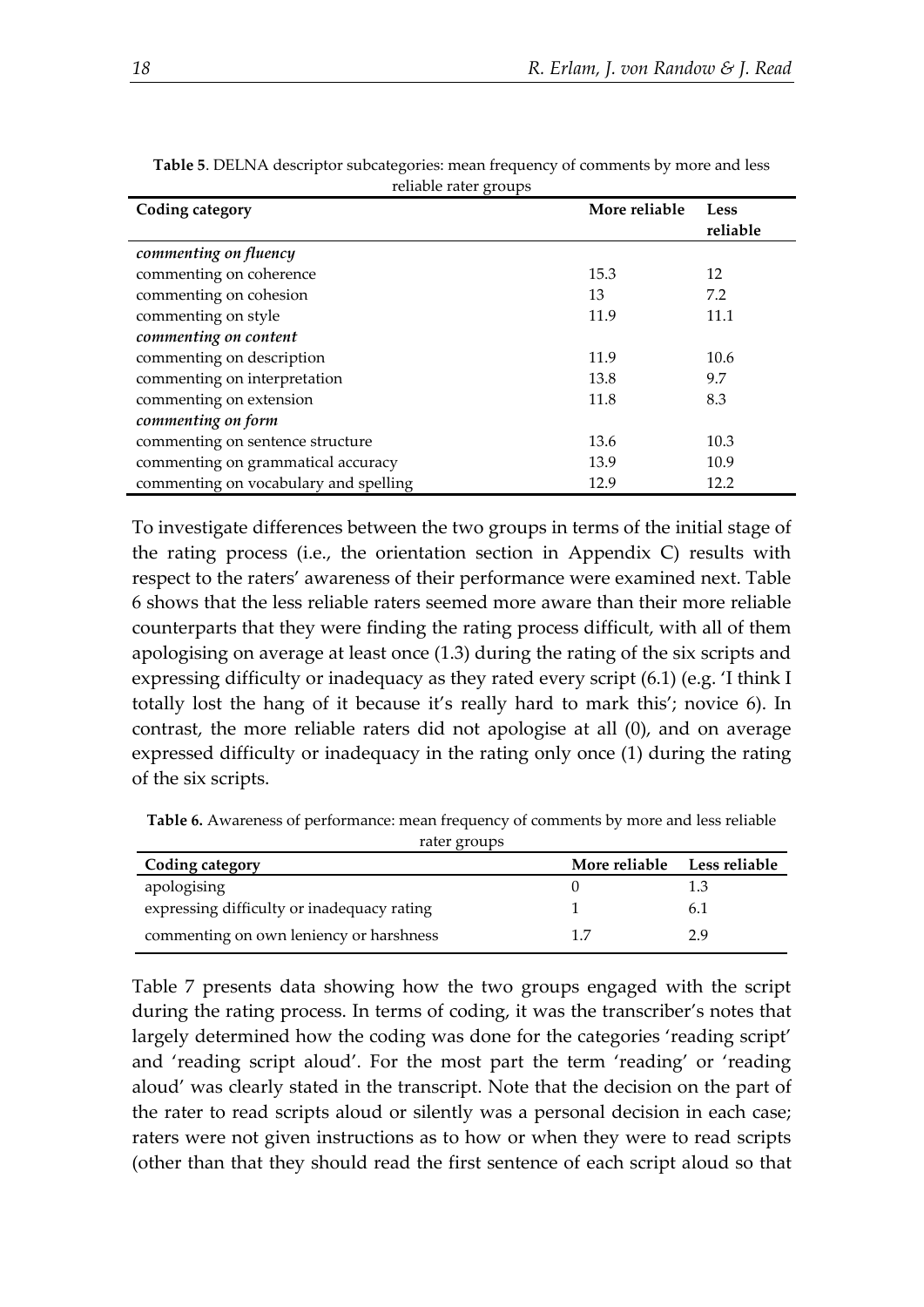researchers would later be able to identify which script was being rated). Careful examination of the transcripts indicated that 'reading' or 'reading aloud' tended to refer to a reading of longer passages of the script. On the other hand, any direct reference to words of the script in the transcript was coded by the researcher as 'citing script'. This tended to be a shorter segment in the context of a specific discussion of some language feature of the script; it is important to note, though, that this also involved a reading aloud of the particular part of the script that was quoted. The respective coding of these two categories thus tended to be discourse driven. Examples of each, taken from the transcription of Novice 8's think-aloud protocol, are given below, with the part of the transcript that was coded for each category in italics:

### **Reading script**

…Um *(continues reading paragraph)* well, it's hard to interpret exactly what it means, does it mean that you will be isolated or…you will lose your social skills.

#### **Reading script aloud**

um we see a nice argument for watching television together and watching programmes, um *(reads part of last paragraph out loud)* very true, I mean, that's a fairly um it's a fairly complex and nice sociological argument, actually, and I um I tend to agree,

### **Citing script**

…mentions Sky, um, very nice *'flick of a switch'*, at the end, *'television can also be very relaxing and help people switch off from busy lifestyles'*, very good language, *'however'*, nicely indicated…

The results in Table 7 show that the more reliable raters read the script substantially more, indeed, three times as much (21.4) as the less reliable raters (6.9). However, it is interesting to note that the less reliable raters read the script *aloud* more (12.6) than the more reliable ones did (7.4). This finding perhaps provides some tentative evidence to endorse Barkaoui's (2011) conclusion that reading aloud larger sections of the text hinders global essay comprehension. With regard to citing aloud shorter segments of the script (which according to Barkaoui enables a focus on micro-level problems) the more reliable raters did this over twice (55.7) as much as their less reliable counterparts (21.1). It would not be hard to conclude, then, that rater training would do well to encourage raters to focus more closely on the script. However, these results are in contrast to those obtained by Wolfe et al. (1998), where less proficient (reliable) raters,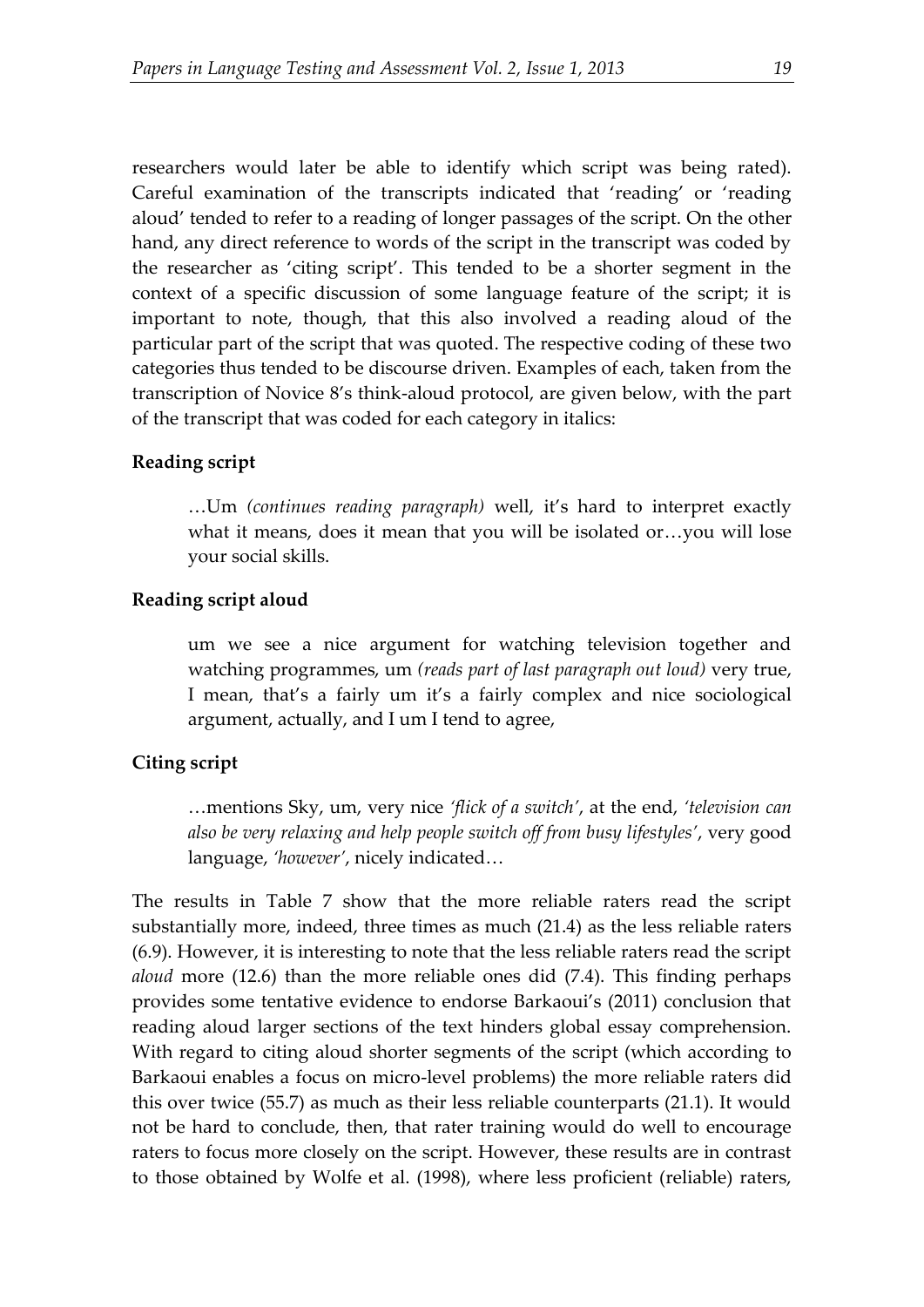using a holistic rating scale, focused more on specific features of the essays they rated. It is interesting to speculate to what extent these differences in results may be a factor of the difference in the type of rating scale used. An analytic scale is more likely to encourage a bottom-up approach to rating (Lievens, 2001), and the results from the present study suggest that focusing on specific features of the text is associated with more reliable rating. On the other hand, this bottom-up approach may not lead to greater reliability when a holistic scale is used (Wolfe et al., 1998).

**Table 7**. Engagement with script: Mean frequency of comments by more or less reliable rater

| groups               |                      |               |
|----------------------|----------------------|---------------|
| Coding category      | <b>More reliable</b> | Less reliable |
| reading script       | 21.4                 | 6.9           |
| reading script aloud | 7.4                  | 12.6          |
| citing script        | -55.7                | 21 1          |

Some of the rating behaviours for the two groups are compared in Table 8. Results show that less reliable raters 'introduced a new rater focus' (35.3) and 'referred to the descriptors' (25.7) more than the more reliable raters (19.7/21.1 respectively). The rating category 'introducing new rater focus' was one that was an artefact of the think-aloud protocol, a deliberate indication in the discourse that the rater was changing focus from one rating category in the DELNA descriptors to another (e.g. 'um in terms of *organisation* um it's poorly organised . . ', taken from transcript for Novice 1). This type of discourse move, along with the greater number of references to the descriptors, may be a feature of a lack of familiarity with the DELNA category bands and a need to refer to them more constantly. It would not be hard to imagine that greater knowledge of the categories, and consequently less of a need to both refer to them constantly and to mark this in discourse, would be associated with more reliable rating behaviour.

| Tuble 0. Rathly behaviour. Bican hequency of comments by more of less remade fact groups |                             |      |  |
|------------------------------------------------------------------------------------------|-----------------------------|------|--|
| Coding category                                                                          | More reliable Less reliable |      |  |
| introducing new rater focus                                                              | 19.7                        | 35.3 |  |
| referring to descriptors                                                                 | 21.1                        | 25.7 |  |
| suggesting rating between bands                                                          | 3.4                         | 24   |  |

**Table 8**. Rating behaviour: Mean frequency of comments by more or less reliable rater groups

The results in Table 9, which compare the two groups in terms of post-rating behaviour, include not just data from the verbal protocols but also from written comments made as participants read the DELNA benchmarks. It is interesting to note that the more reliable raters were more inclined to 'take on' the DELNA benchmarks by challenging them (2.7) (e.g., 'I don't think that I could go to a 4 though'; Expert 2) and less likely to agree (1) than the less reliable raters (0.9/3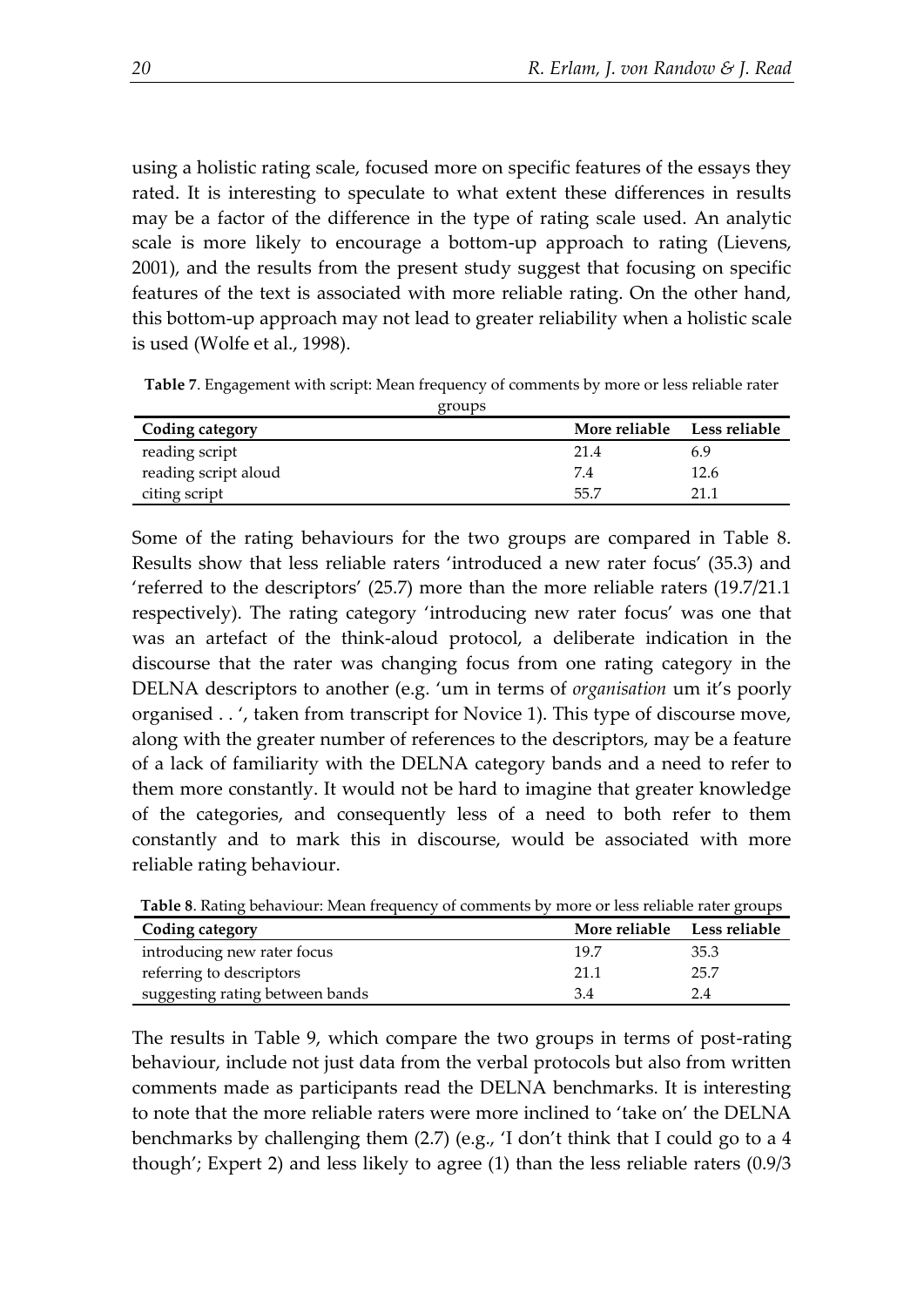respectively). Conversely, the less reliable raters seemed more aware that there were substantial discrepancies between their rating and the benchmarks (7) (e.g. 'o.k let's see how I did this time – oh crap'; Novice 3) than the more reliable raters (3.4). These results suggest more confidence for the more reliable raters and less self-assurance for the less reliable group. This confidence also helps to explain the fact that the more reliable raters were more likely to point out the problems with the online rater training program (2.7) ('it would actually be helpful if you could put the examples in that, supporting your decisions, so that we can kind of compare on that basis'; Expert 2) than the less reliable raters (1.1).

**Table 9**. Post rating behaviour: Mean frequency of comments by more or less reliable rater  $q$ roups

| $\leftarrow$ $\sim$ $\sim$ $\sim$                    |                             |     |  |  |
|------------------------------------------------------|-----------------------------|-----|--|--|
| Coding category                                      | More reliable Less reliable |     |  |  |
| agreeing with DELNA band                             |                             |     |  |  |
| challenging DELNA band                               | 7 7                         | 0.9 |  |  |
| commenting on discrepancy between self and benchmark | 3.4                         |     |  |  |
| commenting on problems with the program              |                             |     |  |  |

## **Limitations**

A number of the limitations of this study have already been presented. We will return again to the issues of the veridicality and reactivity of the think-aloud protocols (Barkaoui, 2011). A re-examination of the think-aloud protocols to look for specific feedback that raters gave revealed that three out of the 6 expert raters reported that they felt that the process of completing think-aloud protocols did have an impact on their rating performance. One spoke about this negatively:

'it feels like trying to talk on the phone um and drive a car at the same time, so doing two things at once' (Expert 3)

Another rater mentioned positive aspects of the think-aloud as well as negative:

'the stream of consciousness idea did not work very well for me to start with'

'there's certainly some positives for think aloud, for this protocol um the verbalising, the think aloud protocol forces one to attend to, so specify things and to really try to match the, and understand fully what those descriptors mean' (Expert 4)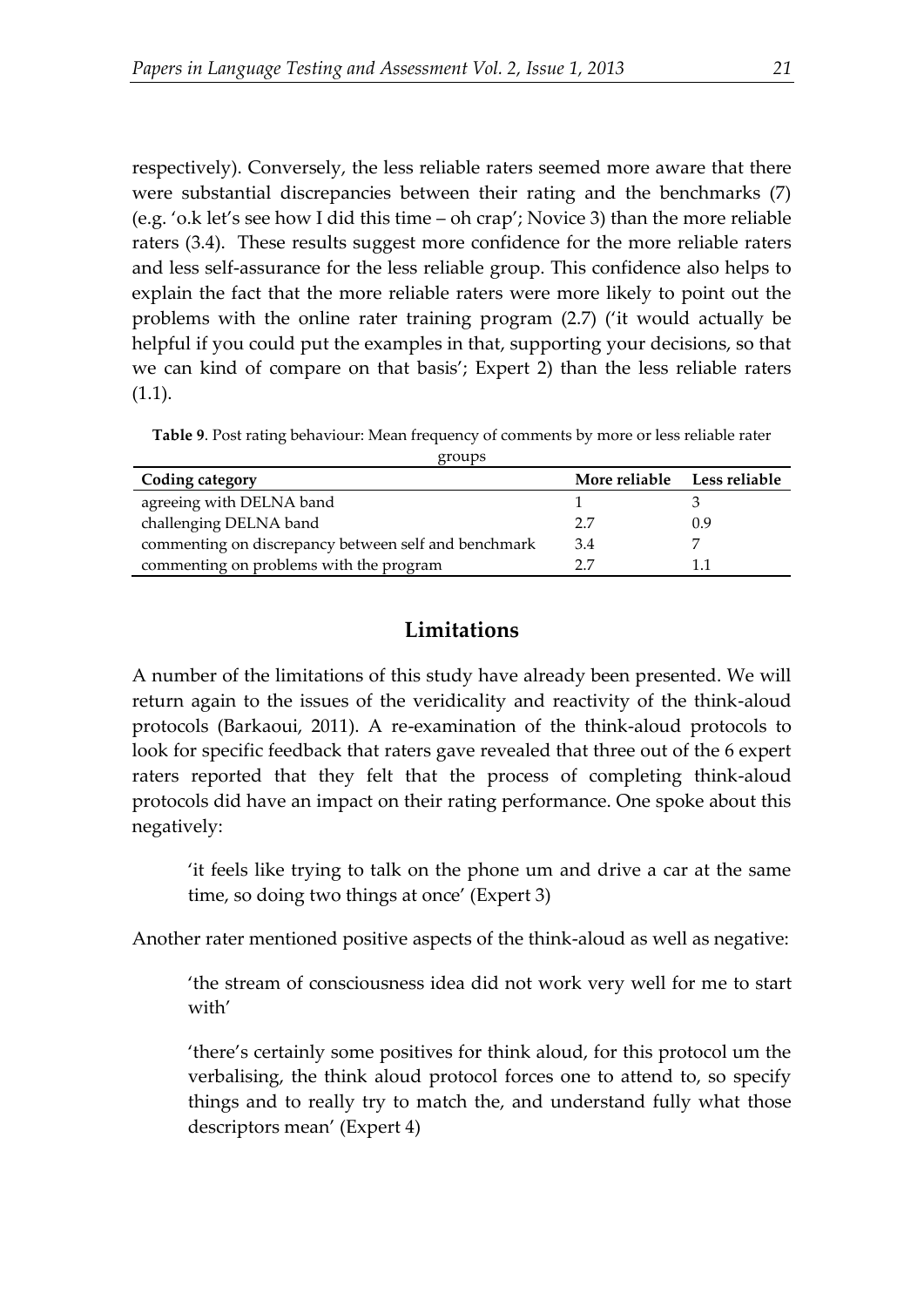Only one novice rater commented on the process of completing a think-aloud. This was in the context of the difficulties it presented.

'talking distracts me in fact, it doesn't help me concentrate, I think I find it really difficult' (Novice 3)

The differences in rater backgrounds have already been mentioned as potential limitations in this study. In this regard it is useful, however, to refer to a study by Johnson and Lim (2009). They looked at the influence of rater language background on writing performance assessment and found no pattern of language-related bias in the ratings. The possible impact of differences in educational level and age in the present study is unknown.

## **Implications and conclusion**

This study set out to investigate the possibility of using an online rater training program to train novice raters to rate writing scripts using an analytic scale. The small number of scripts rated was constrained by the inclusion of a verbal protocol in the research design. Results are not conclusive enough to make a case for using this online program for this purpose although there is already some evidence to suggest that it may be an effective tool for 'refresher rater training' for experienced raters. However, as has been previously discussed, a limitation of the present study is that it did not include a measure of the impact of the training on subsequent rating.

This study also undertook an investigation into the rating processes of more and less reliable raters, in an attempt to understand those behaviours that might contribute to more reliable rating. As might be expected, the more reliable raters reported less difficulty in rating and commented less on discrepancies between their ratings and the benchmark ratings than the less reliable raters. Their greater confidence was also demonstrated in their preparedness to challenge the DELNA benchmarks. This finding raises the question of whether it could be useful to ask raters to give an affective response to the rating process as they are experiencing it. The assumption would be that the information obtained may give an indication of how the rater is performing. A predictable outcome of the study was the greater attention paid by the more reliable raters to the DELNA descriptor subcategories and, in particular, their greater engagement with the script. More research is needed to establish the role that focusing on specific features of the text may play in the rating process when an analytic rating scale is used. Results from this study suggest that reading aloud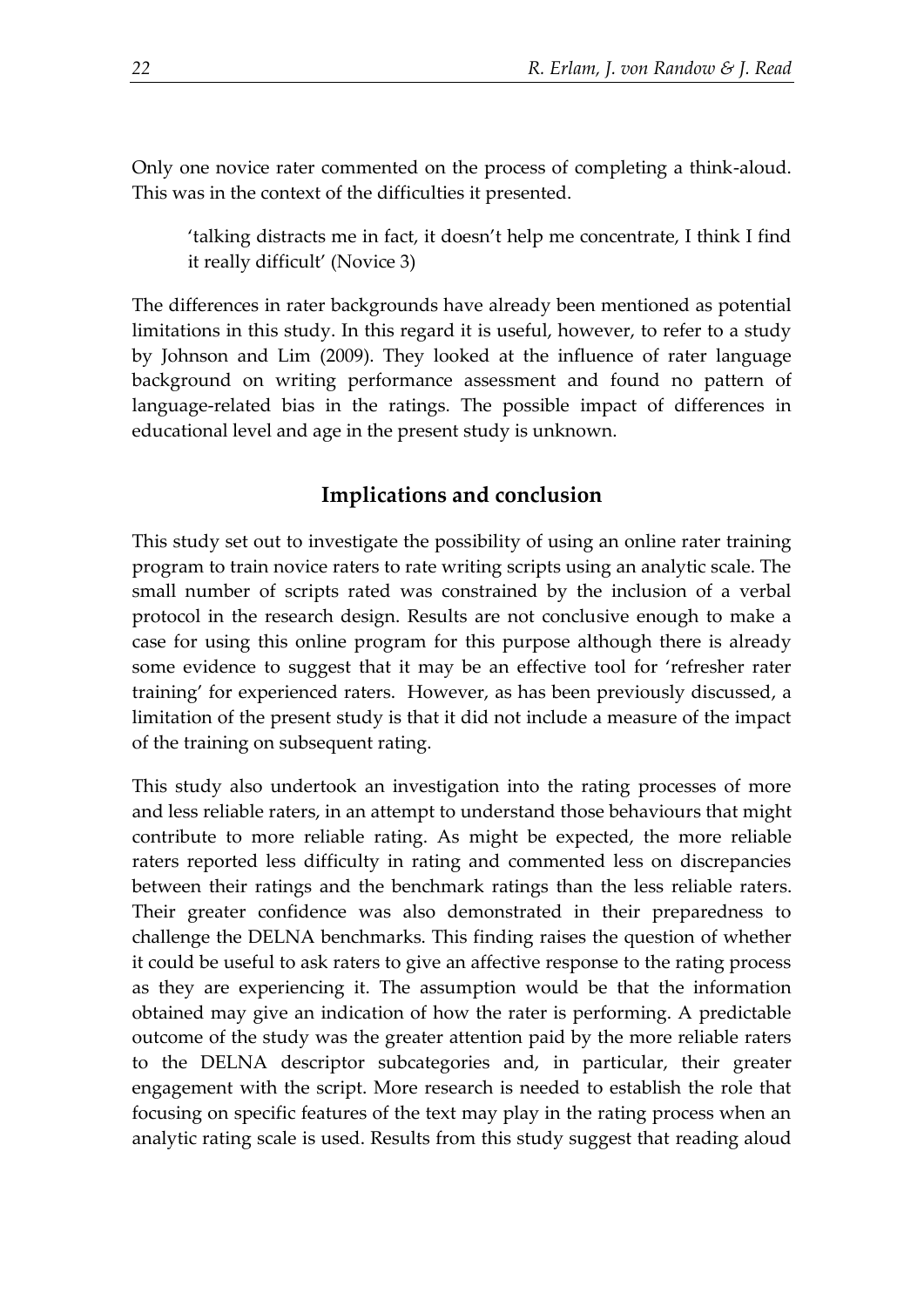shorter sections of the text, being consistent with a focus on micro-level text features, was associated with more reliable rating.

The generalisability of this study is limited by its relatively small sample size, that is, 14 raters rating a small number of scripts (six), all written in response to the same prompt. It is hoped that future research will investigate the suitability of online rater training programs where raters are given opportunity to practise rating with a larger number of scripts and where the impact of training can be investigated on subsequent rating, rather than just evaluating the reliability of the ratings generated during the training.

#### **References**

- Barkaoui, K. (2010). Explaining ESL essay holistic scores: A multilevel modelling approach. *Language Testing, 27,* 515-535.
- Barkaoui, K. (2011). Think-aloud protocols in research on essay rating: An empirical study of their veridicality and reactivity. *Language Testing, 28,* 51-75.
- Baume, D., Yorke, M. & Coffey, M. (2004). What is happening when we assess, and how can we use our understanding of this to improve assessment? *Assessment & Evaluation in Higher Education, 29*(4), 451-477.
- Brown, A. & Jacquith, P. (2007). *Online rater training: Perceptions and performance.* Barcelona: Language Testing Research Colloquium.
- Cohen, J. (1968). Weighted kappa: Nominal scale agreement provision for scaled disagreement or partial credit. *Psychological bulletin, 70*(4), 213.
- Congdon, P. J. & McQueen, J. (2000). The stability of rater severity in large-scale assessment programs. *Journal of Educational Measurement, 37*(2), 163-178.
- Cumming, A. (1990). Expertise in evaluating second language compositions. *Language Testing, 7*(1), 31-51.
- Dörnyei, Z. (2007). *Research methods in Applied Linguistics: Quantitative, qualitative and mixed methodologies.* Oxford: Oxford University Press.
- Eckes, T. (2008). Rater types in writing performance assessments: A classification approach to rater variability. *Language Testing, 25,* 155-185.
- Elder, C. & Erlam, R. (2001). *Development and Validation of the Diagnostic English Language Needs Assessment (DELNA).* Report prepared for the Vice Chancellor of The University of Auckland.
- Elder, C., Knoch, U., Barkhuizen, G. & von Randow, J. (2005). Individual feedback to enhance rater training: Does it work? *Language Assessment Quarterly 2, 3*, 175-196.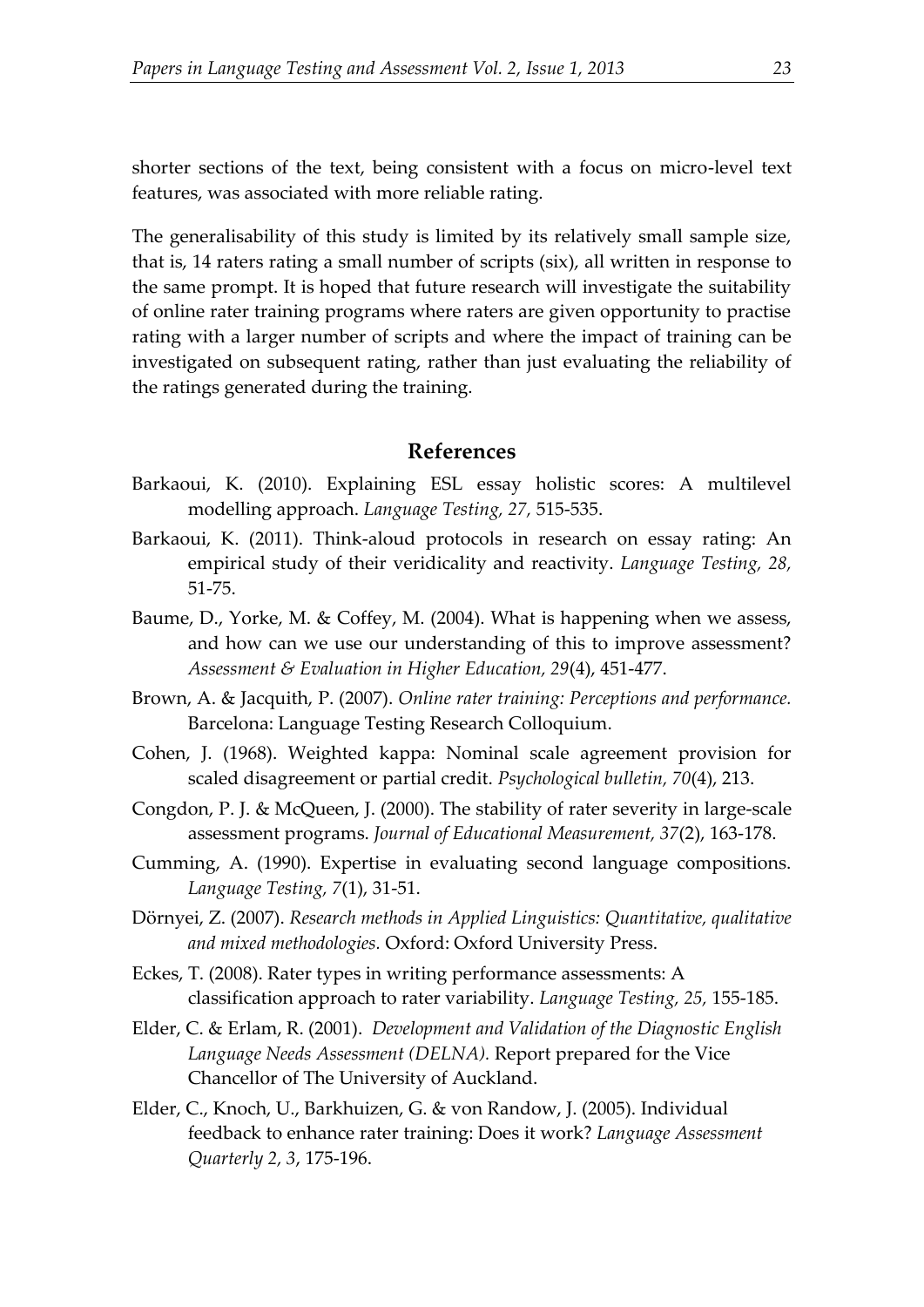- Elder, C., Barkhuizen, G., Knoch, U. & von Randow, J. (2007). Evaluating rater responses to an online training program for L2 writing assessment. *Language Testing, 24*, 37-64.
- Ellis, R. & Barkhuizen, G. (2005). *Analyzing learning language.* Oxford: Oxford University Press.
- Fox, J. D. (2003). From products to process: An ecological approach to bias detection. *International Journal of Testing, 3*(1), 21-47.
- Hamilton, J., Reddel, S. & Spratt, M. (2001). Teachers' perceptions of on-line rater training and monitoring. *System, 29*(4), 505-520.
- Johnson, J. & Lim, G. (2009) The influence of rater language background on writing performance assessment. *Language Testing, 26,* 485-505.
- Kenyon, D. M., & Stansfield, C. W. (1993). A method for improving tasks on performance-based assessments through field testing. *Language testing: New openings*, 90-102.
- Knoch, U., Read, R., & von Randow, J. (2007). Rre-training writing raters online: How does it compare with face-to-face training? *Assessing Writing, 12*, 26- 43.
- Knoch, U. (2007). *Diagnostic writing assessment: The development and validation of a rating scale.* PhD thesis: The University of Auckland.
- Lievens, F. (2001). Assessor training strategies and their effects on accuracy, interrater reliability, and discriminant validity. *Journal of Applied Psychology, 86,* 255-264.
- Loewen, S. & Reinders, H. (2011). *Key concepts in second language acquisition*. New York: Palgrave Macmillan.
- Lumley, T. (2000). *The process of the assessment of writing performance: the raters' perspective.* Unpublished PhD thesis: The University of Melbourne.
- Lumley, T. (2005). *Assessing second language writing: The rater's perspective*. New York: Peter Lang.
- McIntyre, P. N. (1993). *The importance and effectiveness of moderation training on the reliability of teachers' assessment of ESL writing samples.* Unpublished MA thesis: University of Melbourne.
- O'Hagan, S. (2010). *Variability and agreement in assessors' responses to undergraduate essays: an issue for quality assessment in higher education?* Unpublished doctoral thesis. University of Melbourne.
- Read, J. (2008) Addressing academic language needs through diagnostic assessment. *Journal of English for Academic Purposes, 7*, 180-190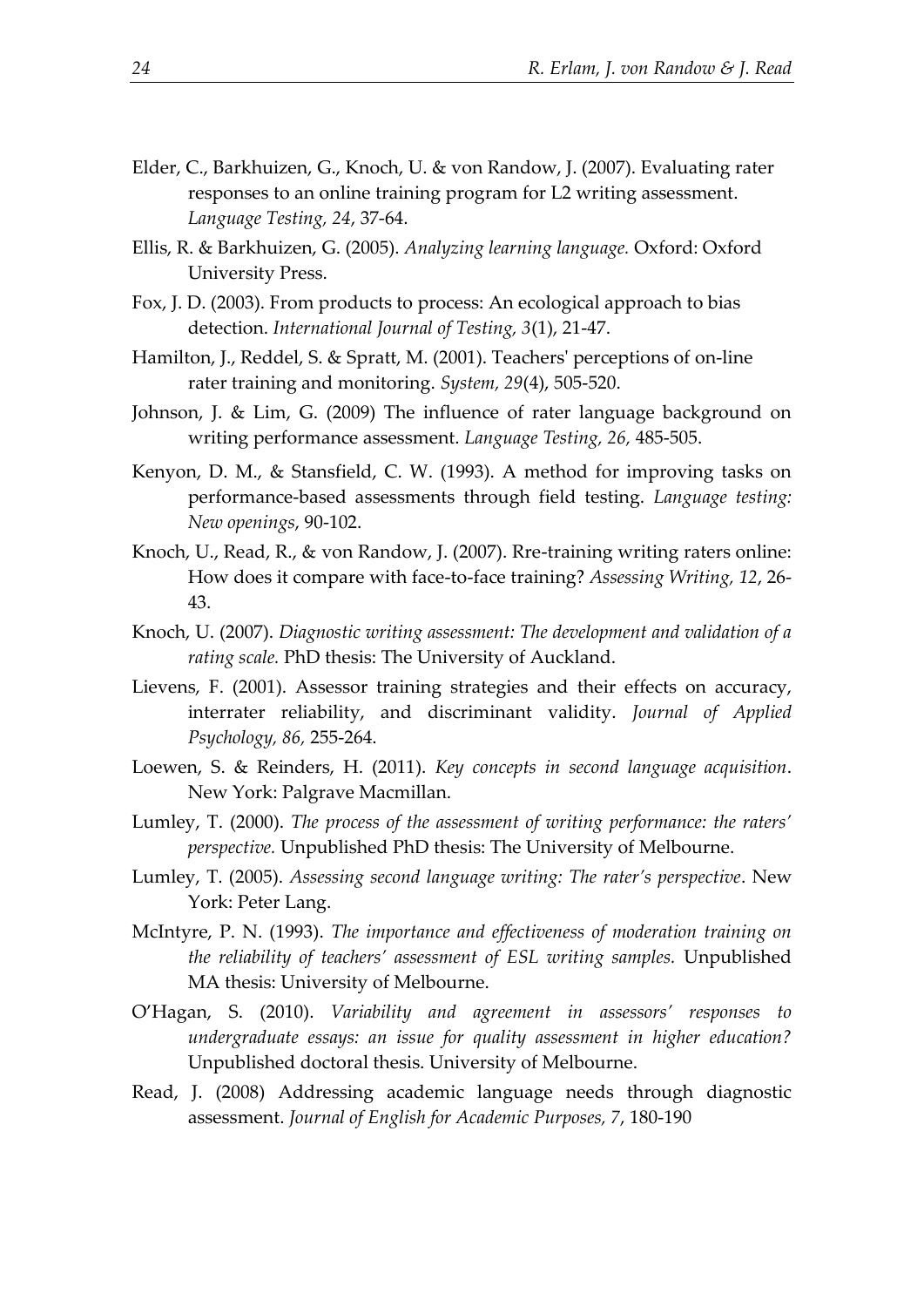- Pula, J. J. & Huot, B. A. (1993). A model of background influences on holistic raters. In M.M. Williamson & B. A. Huot (Eds.), *Validating holistic scoring for writing assessment: Theoretical and empirical foundations* (pp. 237-265). Cresskill, NJ: Hampton.
- Robson, C. (2002). *Real world research: a resource for social scientists and practitioner – researchers*. (2nd ed.) Malden, MA: Blackwell.
- Schoonen, R. (2005). Generalizability of writing scores: An application of structural equation modelling. *Language Testing, 22,* 1-30.
- Schoonen, R., Vergeer, M. & Eiting, M. (1997). The assessment of writing ability: Expert readers versus lay readers. *Language Testing, 14,* 157-184.
- Stratman, J. & Hamp-Lyons, L. (1994). Reactivity in current think aloud protocols: Issues for research. In P. Smagorinsky (Ed.) *Speaking about writing: Reflections on research methodology* (pp. 89-111) Thousand Oaks, CA: Sage.
- Vaughan, C. (1991). Holistic assessment: What goes on in the rater's mind? In L. Hamp-Lyons (Ed.), *Assessing second language writing in academic contexts* (pp. 111-125). Norwood, NJ: Ablex.
- Weigle, S. C. (1994). Effects of training on raters of ESL compositions. *Language Testing, 11,* 197-223.
- Weigle, S. C. (1998). Using FACETS to model rater training effects. *Language Testing, 15,* 263-287.
- Weigle, S. C. (1999). Investigating rater/prompt interactions in writing assessment: Quantitative and qualitative approaches. *Assessing Writing, 6,* 145-178.
- Weigle, S. C. (2002). *Assessing writing*. Cambridge: Cambridge University Press.
- Weir, C. J. (1990). *Communicative language testing.* New York: Prentice Hall.
- Wigglesworth, G. (2005). Current approaches to investigating second language learner processes. *Annual Review of Applied Linguistics, 25,* 90-111.
- Wolfe, E. W., Kao, C-W. & Ranney, M. (1998). Cognitive differences in proficient and nonproficient essay scorers. *Written Communication, 15,* 465-492.
- Xi, X. & Mollaun, P. (2011). Using raters from India to score a large-scale speaking test. *Language Learning, 61*(4), 1222-1255.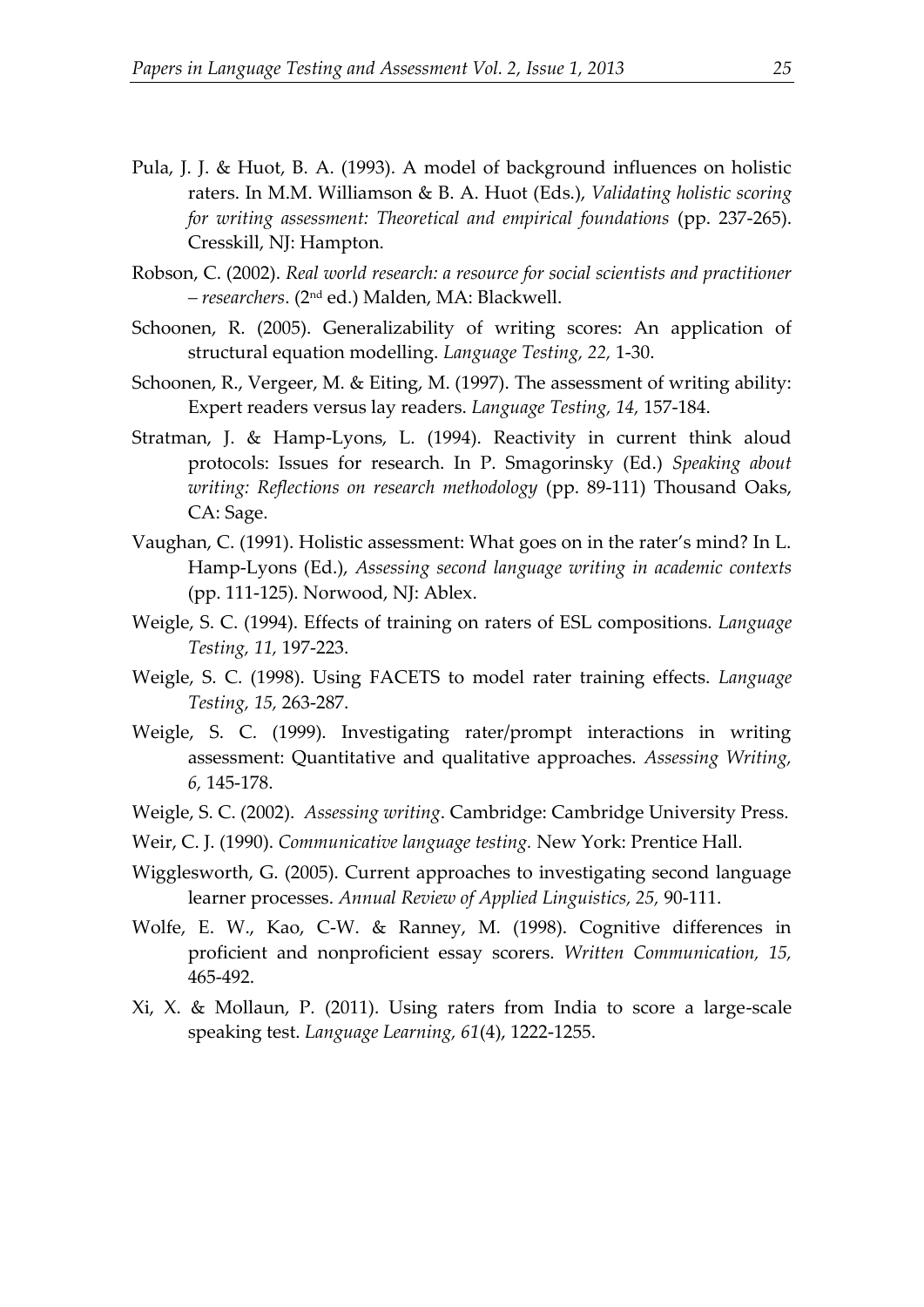# **Appendix A: Writing prompt used for all scripts rated in this study**

## **Academic Writing**

*You have 30 minutes for this task. You should write between 200 and 250 words (approx. one and a half to two pages). All sections are of equal importance.*

## **Television and Video Viewing in NZ**

The graph shows the average hours per day people in New Zealand spent watching television or video in 2006.

1. Describe the information in the graph.

## **THEN**

2. Suggest reasons for the trends.

## **AND**

3. Comment on the benefits and the drawbacks that can result from watching television.



Source: Statistics New Zealand 2006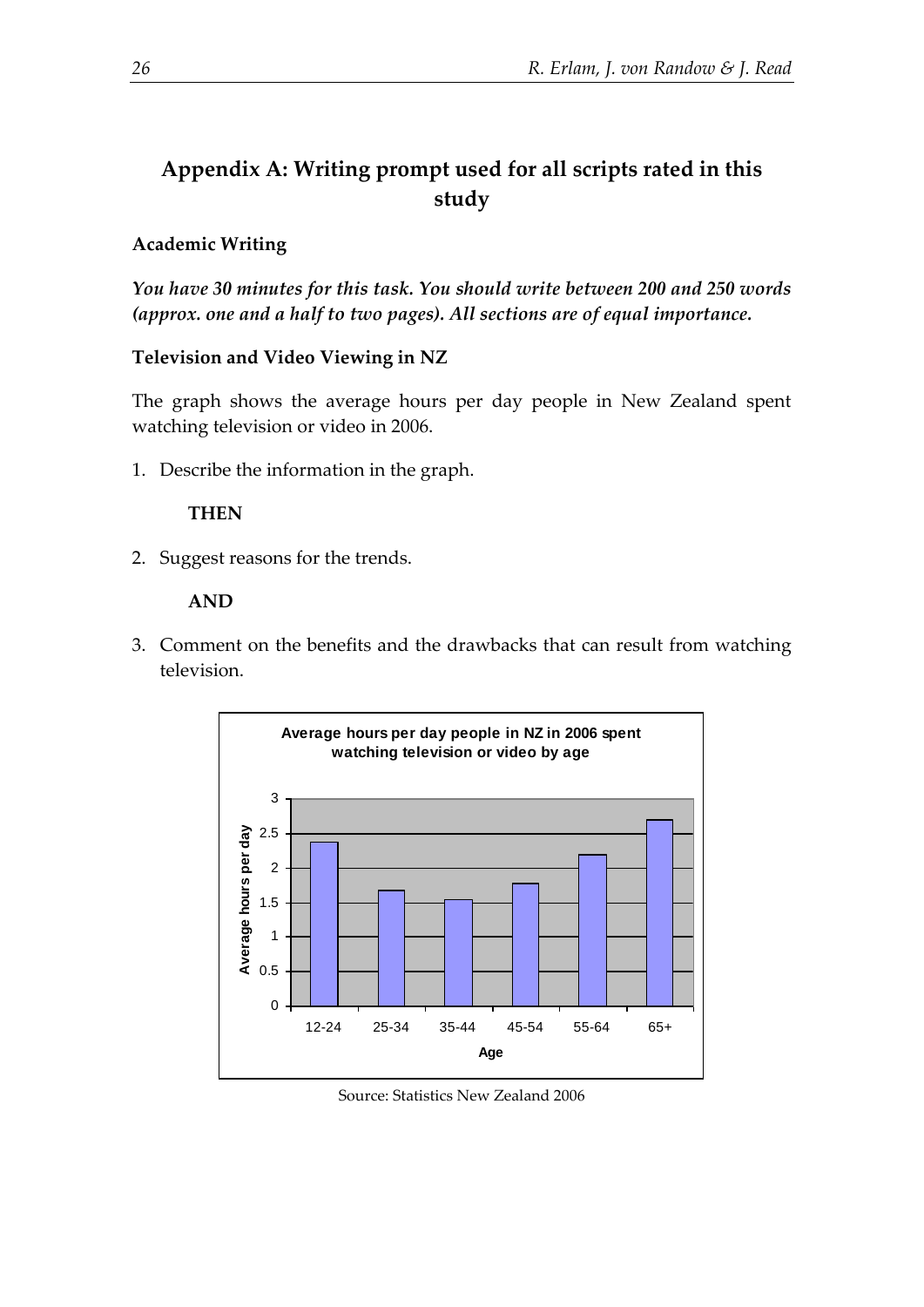## **Appendix B: Screenshot 1**

#### **Summary**

The summary compares your rating to the DELNA rating. Each band is compared and the difference is displayed below. A discrepancy is given for each band and a total discrepancy at the bottom of the table.

For each 1 band difference you get 1 discrepancy point, for each 2 bands difference you get 4 discrepancy points, 3 bands gets 7 points, 4 bands gets 10 points and so on. You should aim to get as low a discrepancy as possible.

|                | Your Band                | <b>DELNA Band Discrepancy</b> |  |
|----------------|--------------------------|-------------------------------|--|
| <b>Fluency</b> |                          | h                             |  |
| Content        | 5                        | 5                             |  |
| Form           | 5                        | 5                             |  |
|                |                          |                               |  |
|                | <b>TOTAL DISCREPANCY</b> |                               |  |

#### Comment

style - my 4 your 5 - you don't really give a reason why it's a 5 over and above a 4? To me there is no indication of understanding "academic" style. Your examples are all indicative of what is wrong with this but there's no comment on what is 'right' academically.

vocab - why do you bring in punctuation as a comment here rather than under sentence structure?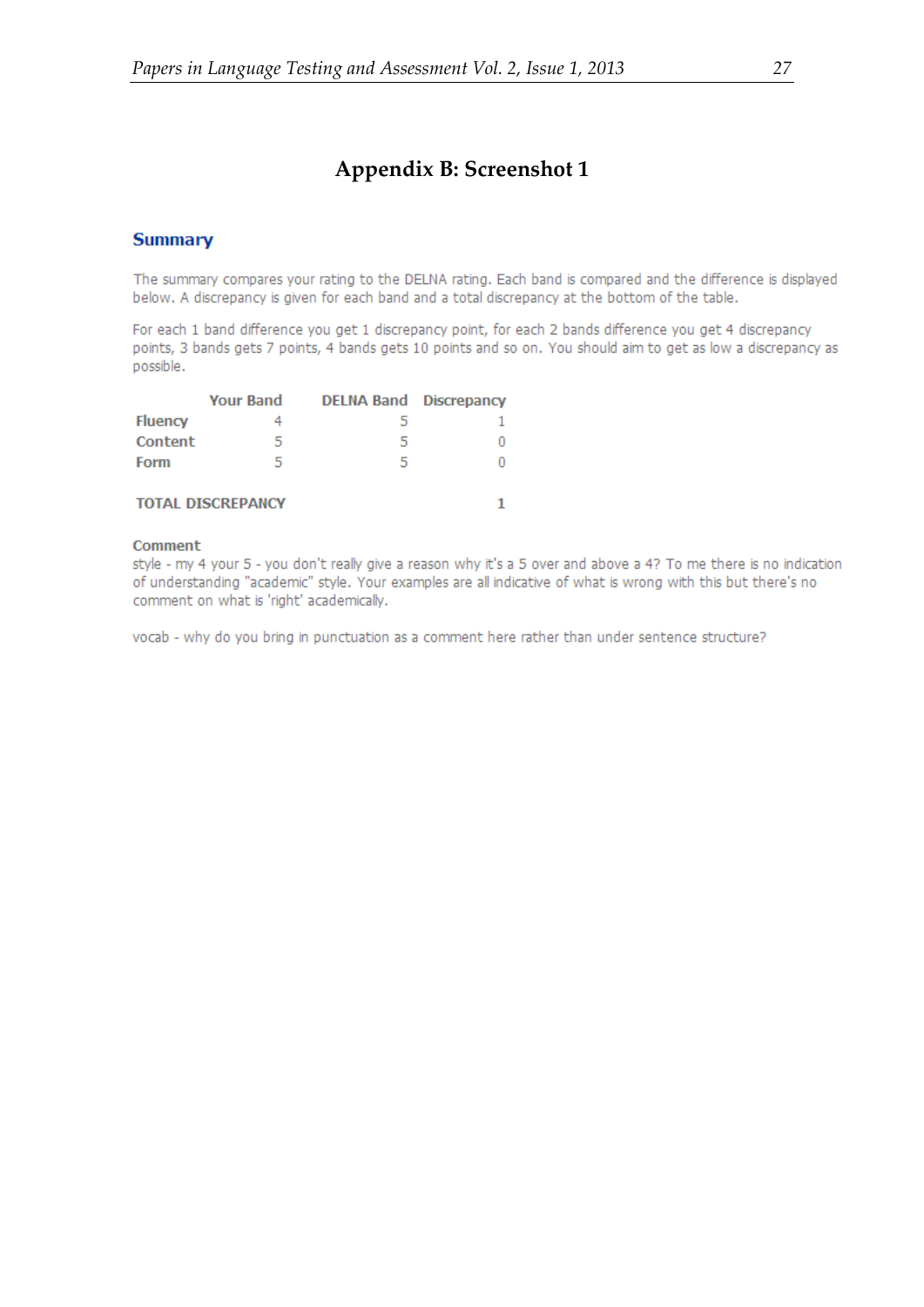| Coding category                                      | More reliable    | Less reliable    |
|------------------------------------------------------|------------------|------------------|
| orientation                                          |                  |                  |
| commenting negatively                                | 1.1              | 1.3              |
| commenting on the writer                             | 1.9              | 1.6              |
| commenting on writer's process                       | 0.1              | 0.3              |
|                                                      | 1.1              | 1.3              |
| commenting positively                                |                  |                  |
| comparing scripts                                    | 1.7              | 0.1              |
| expressing difficulty or inadequacy rating           | 6.1              | $\mathbf{1}$     |
| comparing with other rating contexts                 | 0.1              | $\boldsymbol{0}$ |
| apologising                                          | $\boldsymbol{0}$ | 1.3              |
| engagement with script                               |                  |                  |
| reading script                                       | 21.4             | 6.9              |
| reading script aloud                                 | 7.4              | 12.6             |
| citing script                                        | 55.7             | 21.1             |
| rereading script                                     | $\boldsymbol{0}$ | 1.1              |
| pre rating                                           |                  |                  |
| describing rating process                            | 6.7              | 9.3              |
| commenting on own leniency or harshness              | 1.7              | 2.9              |
| introducing new rater focus                          | 19.7             | 35.3             |
| rating categories together                           | 3.3              | 1.1              |
| commenting on fluency                                |                  |                  |
| commenting on coherence                              | 15.3             | 12               |
| commenting on cohesion                               | 13               | 7.2              |
| commenting on style                                  | 11.9             | 11.1             |
| commenting on content                                |                  |                  |
| commenting on description                            | 11.9             | 10.6             |
| commenting on interpretation                         | 13.8             | 9.7              |
| commenting on extension                              | 11.8             | 8.3              |
| commenting on form                                   |                  |                  |
| commenting on sentence structure                     | 13.6             | 10.3             |
| commenting on grammatical accuracy                   | 13.9             | 10.9             |
| commenting on vocabulary and spelling                | 12.9             | 12.2             |
| while-rating                                         |                  |                  |
| giving band for particular category                  | 22               | 24.1             |
| querying difference between bands                    | 0.1              | $0.7\,$          |
| querying meaning of band                             | $\boldsymbol{0}$ | 1.1              |
| second guessing DELNA Band                           | 0.6              | 0.1              |
| suggesting rating between bands                      | 3.4              | 2.4              |
| suggesting a band                                    | 15.9             | 14.7             |
| referring to descriptors                             | 21.1             | 25.7             |
| justifying reason for a band                         | 10.4             | 8.6              |
| changing Band                                        | 2.3              | 1.7              |
| post rating                                          |                  |                  |
| challenging DELNA band                               | 2.9              | $0.4\,$          |
| agreeing with DELNA Band                             | $\mathbf{1}$     | 3                |
| commenting on discrepancy between self and benchmark | 3.4              | 7                |
| commenting on problems with program                  | 2.7              | $1.1\,$          |

# **Appendix C: Comparison of coding by group**